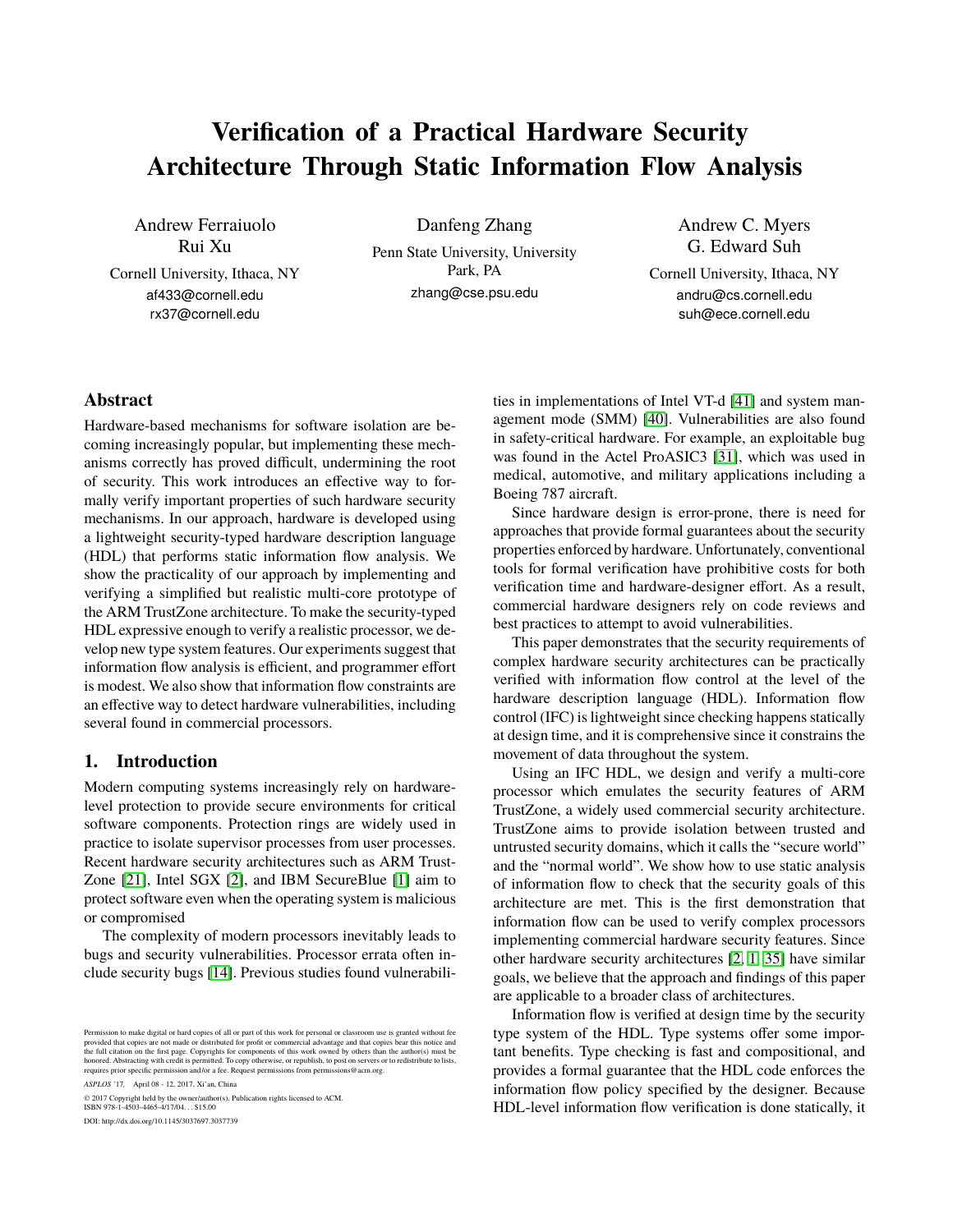has negligible impact on chip area, run-time performance, and power consumption. Verification time and programmer effort are also small compared to model checking.

Recent efforts [\[19,](#page-12-4) [18,](#page-12-5) [42,](#page-13-4) [37\]](#page-13-5) have applied information flow control to hardware security. However, these tools have only been applied to single-core processors with simple security policies. We study a multicore architecture with both confidentiality and integrity requirements. Applying static information flow analysis to TrustZone is not a straightforward application of previously developed techniques. Three significant technical challenges arise:

- Prior information flow type systems for HDLs offer imprecise reasoning about packed data structures. We build on the existing SecVerilog [\[42\]](#page-13-4) language, but improve the precision of previous HDL-level information flow analyses so that efficient designs can be verified. The new features add precise reasoning about the security of individual array elements and individual bits in packed structures such as network packets, whereas prior hardwarelevel type systems [\[19,](#page-12-4) [18,](#page-12-5) [42\]](#page-13-4) only allow one security label for each variable.
- Information flow analysis aims to entirely prevent certain flows of information, but like other hardware security architectures, TrustZone has a more nuanced security policy: code running on a trusted secure-world core is allowed to cause potentially dangerous flows. The TrustZone architecture describes access control checks to enforce its policy. Instead, we show that the main security goals of TrustZone can be naturally expressed as information flow constraints. Further, we extend SecVerilog with languagebased *downgrading* mechanisms for declassification and endorsement, and show that these features permit localization of design aspects that might enable dangerous flows.

Despite the use of these downgrading mechanisms, we obtain strong security assurance. In particular, our implementation enforces the property that in the absence of operations by secure-world cores, software running on cores in the normal world cannot learn anything about secure-world state or violate the integrity of the secure world. Hence, information does not leak unless trusted secure-world software performs operations that leak information.

• Prior studies have used information flow to verify simple secure processors, but this work is the first to verify a multi-core processor with shared caches, on-chip interconnects, and a memory interface. Architecture extensions were necessary to statically verify these features. To avoid checking complex invariants about the functionality of the on-chip network, the memory response ports are extended with low-overhead access controls. This extension prevents responses from being accepted unless they originate from a trusted party. We also identify a potential extension to the instruction set architecture (ISA) that

would allow trusted software to control hardware-level information flow downgrading.

Hardware designed with IFC HDLs is formally guaranteed to enforce the security property *noninterference*. We demonstrate that IFC HDLs are also capable of detecting security vulnerabilities in practice. We emulate security bugs found commercial hardware including the Actel ProAsic 3 [\[31\]](#page-13-2), an AMD processor [\[14\]](#page-12-3), and several Intel processors [\[41\]](#page-13-0). We detect all of these vulnerabilities with our approach. We also implement a suite of six other security vulnerabilities to test the limitations of HDL-level IFC. We find that only bugs that affect downgrade expressions can go undetected. Our TrustZone implementation uses downgrading sparingly.

We synthesized a multicore processor based on a commercial security architecture and empirically show that HDLlevel information flow control has minimal overhead. The performance, area, energy, and design-time productivity overheads of HDL-level IFC are low. Because verification is performed statically at design time, the hardware overhead is minimal; the clock frequency, area, and power consumption of the verified design are almost identical to an unverified one. The programming effort is also small. The secure HDL requires annotations (security labels) for variable declarations and other purely mechanical changes.

The rest of the paper is organized as follows. Section [2](#page-1-0) reviews the ARM TrustZone architecture. Using TrustZone as an example platform, Section [3](#page-3-0) describes how HDL-level IFC can be used for security verification. Section [4](#page-5-0) describes the language extensions needed for verification. Section [5](#page-8-0) describes architectural features that aid verification. Section [6](#page-8-1) presents the evaluation results. Finally, Section [7](#page-11-0) discusses related work, and Section [8](#page-11-1) concludes.

## <span id="page-1-0"></span>**2. ARM TrustZone Prototype**

#### **2.1 TrustZone Overview**

ARM TrustZone is a representative security architecture that is used widely in practice. Its applications include embedded systems and smartphones. TrustZone uses hardware mechanisms to provide an execution environment that isolates highsecurity software from low-security software. Other commercial security architectures [\[2,](#page-12-1) [1\]](#page-12-2) also aim to provide an isolated execution environment, so we believe the findings of this study are applicable to other architectures as well.

TrustZone partitions the hardware and software into two security domains, called the *secure world* and the *normal (non-secure) world*. The high-security software executes in the secure world, and the remaining software executes in the normal world. The software executing in the normal world is prevented from accessing data owned by the secure world. Practical systems need to allow communication between security domains. For this purpose, TrustZone assumes the secure-world software is trustworthy, and allows it to access data in either world. The threat-model of TrustZone does not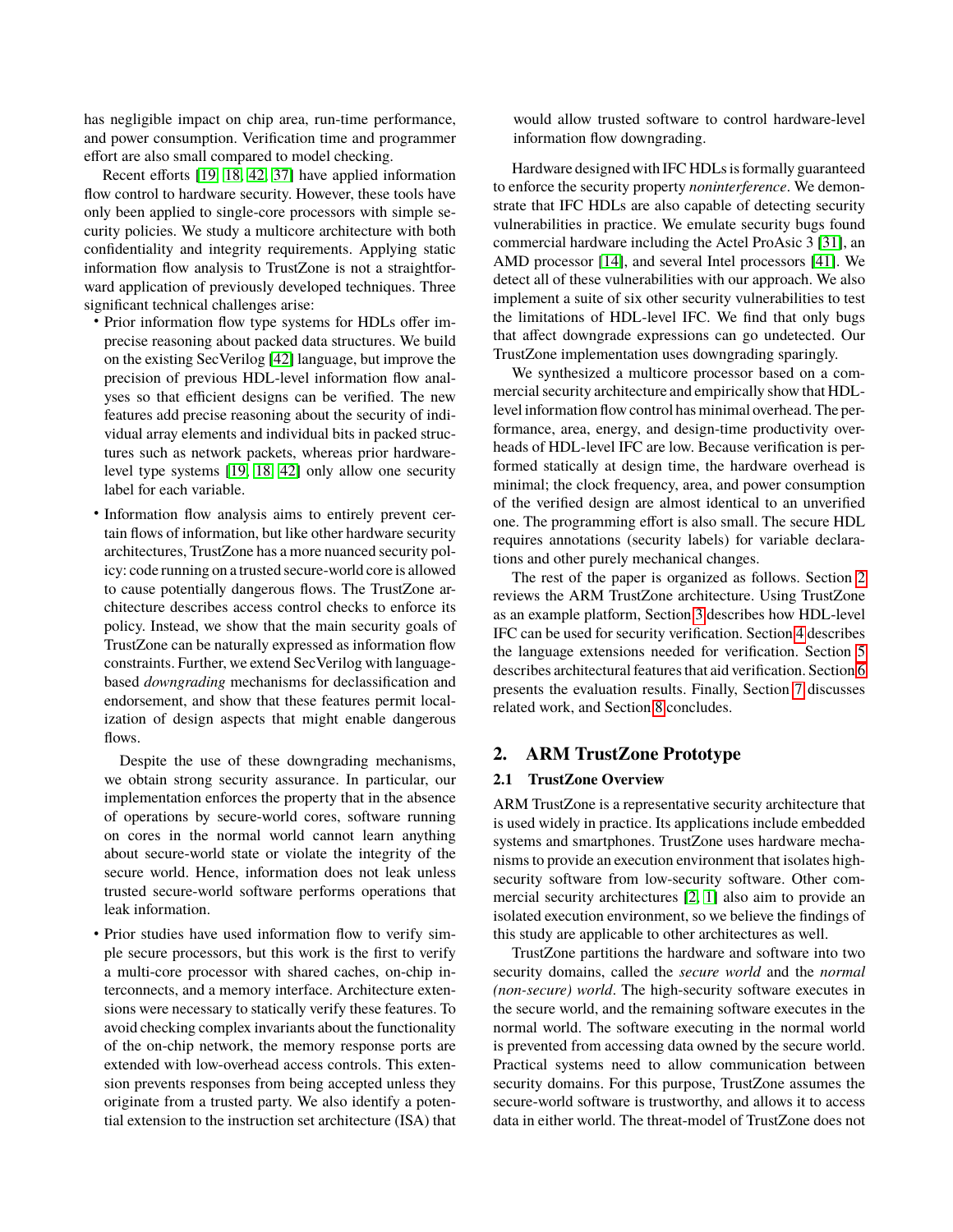

<span id="page-2-0"></span>**Figure 1.** TrustZone prototype implementation.

address timing channel attacks, and the only physical attacks it addresses are simple ones that exploit debug interfaces.

TrustZone isolates the secure and normal worlds by introducing a security tag, called the *NS bit*. TrustZone uses control mechanisms in hardware that check the NS bit. Each processing core stores the NS bit in a program status register (PSR) to indicate which world is currently executing on the core. Each bus master and slave that may be used in the secure world is also extended with an NS bit. For example, DMA engines and display controllers may have an NS bit. A core can switch its security domain by executing trusted software called the *monitor mode* which executes with secure world privilige. The monitor mode is entered by an explicit instruction or through interrupts. The normal world cannot change any NS bits.

Access to resources is controlled based on the NS bit. The system (AXI) bus appends the NS bit of the bus master to each transaction. Bus slaves inspect the NS bit and prevent the normal world from accessing secure-world resources. For example, main memory (DRAM) is partitioned into secure and normal based on address ranges, and the NS bit is checked for accesses to the secure-world partition. TrustZone protects debug interfaces by preventing normal-world debug requests from affecting the secure world. Similarly, normal-world accesses to secure-world interrupt configuration registers are disallowed. In some implementations of TrustZone, data from both worlds can coexist in caches. Coexistence is permitted by extending each cache line with an NS bit guarded by access control. Similarly, TLBs can be extended to store address mappings from both worlds.

#### **2.2 Prototype Implementation**

TrustZone is an architectural specification that can be implemented in many ways. Our prototype is designed to study the practicality of verification with information flow. We implemented key security features for multicore implementations of TrustZone, but did not include non-essential functions.

Figure [1](#page-2-0) shows a block diagram of our implementation of TrustZone. Our implementation includes two five-stage pipelined MIPS processing cores, private L1 caches, a shared L2 cache, a DMA engine, a ring network, and a memory

module. Each core has private L1 instruction and data caches, which are connected to a shared L2 cache through a ring network. The L2 cache includes a prefetch buffer. The system includes a DMA engine that can move data between memory locations. The DMA engine takes requests from processing cores through a memory-mapped interface connected to the ring network. It also has an external debug interface. The L2 cache and the DMA engine are connected to the main memory controller through an arbiter. Our processor was implemented in 16,234 lines of Verilog code. This is comparable to other open-source processors such as OpenRISC (31,944 lines) and RISC-V (14,206 lines).

The prototype implements the security features of Trust-Zone that are necessary to isolate the secure world from the normal world. The processing cores, the DMA engine, and the debug interface include an NS bit to indicate the security domain. The NS bits for the DMA engine and the debug interface can be changed by a secure-world core through a memory-mapped interface. All bus transactions, memory requests, and memory response packets carry the NS bit of the core or DMA engine that initiated the request.

The prototype supports world switches for cores through an instruction. World-switching is implemented in a way that ensures that the NS bits of in-flight instructions are not corrupted. The pipeline is stalled until all in-flight instructions have completed. Then, the NS bit of the core is changed. When the NS bit changes, SecVerilog clears (sets to 0) registers with security labels that depend on the NS bit. This clearing prevents implicit downgrading [\[42\]](#page-13-4). For example, register files and the PC register are cleared. In this design, arguments between the two worlds are passed via memory. A secure-world handler is located at Address 0. The core changes the PC to the location storing a switch-tonormal handler if the PC is 0 in the normal world.

The caches allow data from both worlds to coexist. Each line of the L1 and L2 caches is extended with the NS bit to indicate the world that owns the data. On a hit, the NS bit of the access is compared to the NS bit of the cache line. If there is a mismatch, the access is treated as a miss.

The bus slaves use access control. For example, normalworld requests to the DMA engine are rejected when the DMA engine is in the secure world. The main memory includes an access control module. A partition control register in the module partitions the address space between worlds. The partition control register is memory-mapped and can only be modified by a secure-world request.

The prototype implements the security features of Trust-Zone necessary to protect the confidentiality and integrity of the secure world in a multi-core SoC. Protection includes support for hardware IP modules (e.g., a DMA engine) and a debug interface. However, the security worlds in TrustZone are orthogonal to traditional privilege levels and virtual memory. Our processor does not include supervisor/user mode or virtual address translation. Also, optional functions such as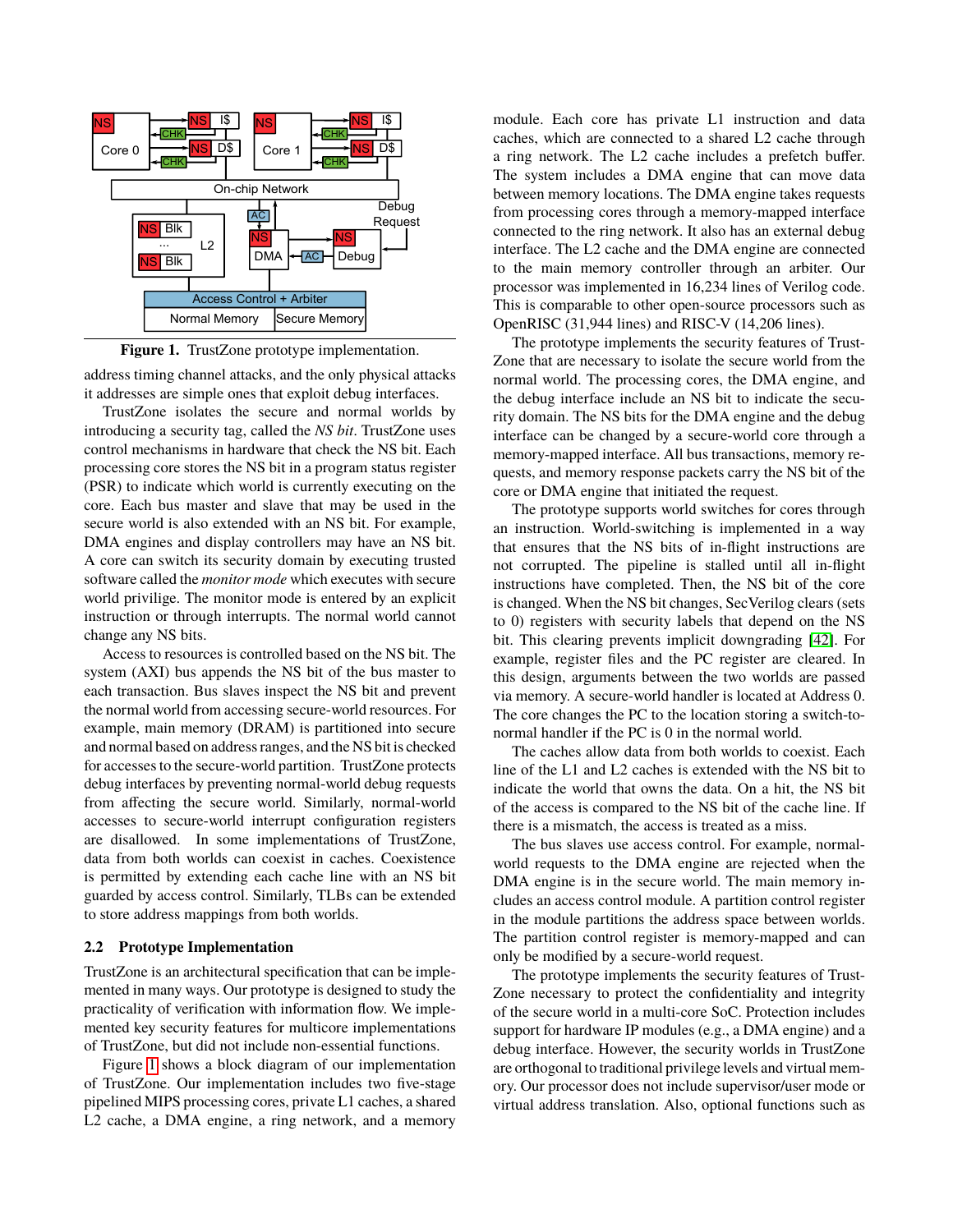<span id="page-3-1"></span>Types  $\tau ::= \ell | f(v) | \tau_1 \sqcup \tau_2 | \tau_1 \sqcap \tau_2$ 

**Figure 2.** SecVerilog syntax of security labels.

```
1 reg {L} v, {L} 1, {H} h;<br>2 // LH(0) = L, LH(1) = H2 // LH(0) = L, LH(1) = H<br>3 wire {LH(v)} shared:
     wire {LH(v)} shared;
\frac{4}{5}if (v == 0) 1 = shared;6 else h = shared;
 7 ...
8 if (h == 0) 1 = 0;9 else l = 1;
10
```
<span id="page-3-2"></span>**Figure 3.** SecVerilog code example.

additional peripherals, coherent accelerators, tightly coupled memory, and protected interrupts are not implemented.

## <span id="page-3-0"></span>**3. Verification Methodology**

#### **3.1 Background: SecVerilog**

Our security verification methodology relies on information flow control enforced at the hardware description language (HDL) level. SecVerilog [\[42\]](#page-13-4) extends Verilog with a syntax for annotating variables (wires and regs) with security labels. Security labels represent security levels such as *H* (highsecurity) or *L* (low-security). In addition to the variable annotations, the programmer defines a lattice of security levels [\[7\]](#page-12-6) to specify how information may flow among security levels. For example, the lattice might specify that variables labeled *H* cannot flow to variables labeled *L*, but that variables labeled *L* can flow anywhere. More formally, security levels  $\ell \in \mathcal{L}$  form a lattice with ordering relation  $\sqsubseteq$ . If  $L \sqsubseteq H$ , information is permitted to flow from variables labeled *L* to variables labeled *H*. However, information flow is prevented from *H* to *L* if  $H \not\subseteq L$ . The levels  $\perp$  and  $\top$  denote the least and greatest security levels ordered by the relation  $\subseteq$ . The variable annotations and lattice form an *information flow policy*, which is enforced by the type system. Checking is done statically at design time, and variable annotations have no affect on the synthesized hardware.

In SecVerilog, security types  $\tau$  have the syntax shown in Figure [2.](#page-3-1) Types may either be labels  $(\ell)$ , the meet  $(\square)$  or join ( $\Box$ ) of two types, or a dependent type  $f(v)$ , where f is a type-level function, and  $\nu$  is a variable name. The meet and join represent the greatest lower bound and least upper bound of their operands respectively. We later extend this syntax in Section [4](#page-5-0) to handle more practical hardware designs.

SecVerilog enforces the security policy by constraining assignment statements. For example, Figure [3](#page-3-2) shows a code example for the policy that prevents flow from *H* to *L*. In the example, *explicit flows* such as 1=h are disallowed, because they directly violate the security policy. SecVerilog prevents explicit flows with an assignment typing rule that requires the expression on the right of the assignment to be less than the variable on the left according to the ordering relation  $\sqsubseteq$ . *Implicit flows* such as the insecure assignments on lines 8–9 leak information indirectly through control flow. To prevent

implicit flows, the type system associates a security level, pc, with each node in the control flow graph. Assignments are allowed only if the pc is lower than the level of the assigned variable. The expression typing rules determine the least upper bound of information contained in each expression. For example, the expression 1 & h has type *H* since this is the lowest type that is at least as restrictive as the types of both l and h.

In the syntax,  $f(v)$  is a fully-applied function representing a dependent type. Dependent types describe static types that depend on the run-time values of variables. They are used to describe hardware which is shared by different security levels over time. In Figure [3,](#page-3-2) shared has a type which depends on v. Here, LH is a function that is *L* when v is 0 and *H* when v is 1. To perform checking at design time, SecVerilog statically generates predicates to reason about the run-time behavior of dependent types. For example, to check the assignment on line 5, it generates the invariant  $v = 0 \Rightarrow LH(v) \sqsubseteq L$ . These invariants are based on a conservative approximation of strongest postcondition reasoning as described by Zhang et al. [\[42\]](#page-13-4), and are checked by an automated constraint solver [\[6\]](#page-12-7).

#### **3.2 Approach**

This paper studies the application of language-level information flow control to formally verify secure isolation properties of hardware designs. While security architectures in processors typically rely on access control mechanisms and are not designed for information flow security, this study shows that the key security goals of such processors can be naturally captured by information flow policies.

To use HDL-level IFC, hardware designers first represent the security goal of the hardware isolation mechanisms with a set of information flow constraints. The designer then annotates the HDL code along with a security lattice to express the information flow constraints as a concrete information flow policy. Because the goal is to remove unintentional bugs, designers and the security policy that they write are trusted. The design is then verified with type checking. If the hardware design passes type checking, the type system formally guarantees that the code enforces noninterference [\[42,](#page-13-4) [12\]](#page-12-8) under the given policy.

The formulation of noninterference enforced by SecVerilog is timing-sensitive (i.e., it prevents timing channels), since timing-flows are indistinguishable from non-timing flows at the gate level [\[38\]](#page-13-6). However, the threat model of TrustZone *does not* restrict timing flows, perhaps because preventing timing channels imposes performance overheads. As we will see, a challenge is posed by this disparity between the language-level policy and the security goals of the architecture.

## **3.3 TrustZone as an Information Flow Policy**

This subsection uses TrustZone as an example to show how HDL-level IFC can verify an isolated execution environment.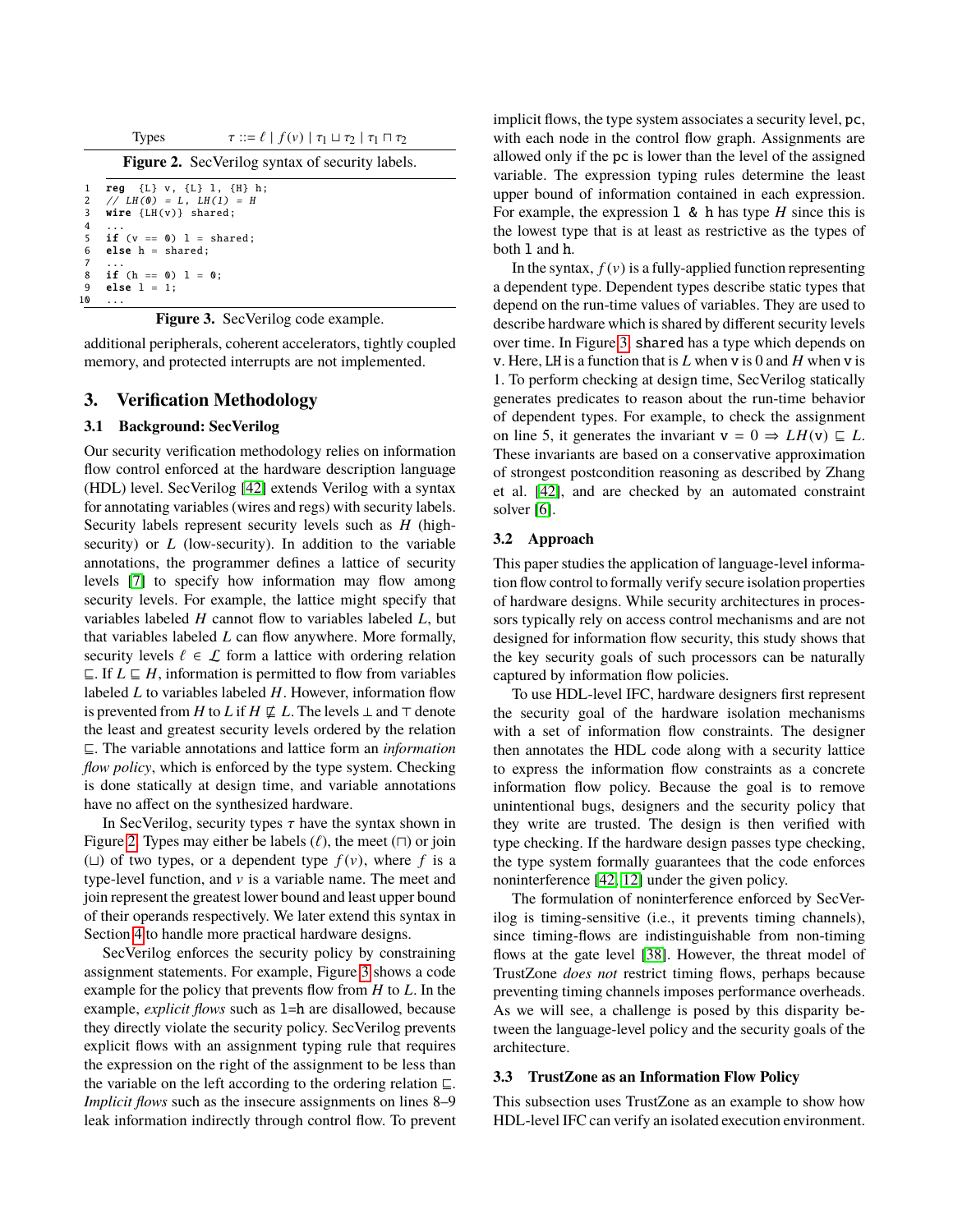| <b>TrustZone Security Policy</b>          | <b>Information Flow Policy Label</b> | Downgrading                                                     |  |
|-------------------------------------------|--------------------------------------|-----------------------------------------------------------------|--|
| P1. Normal world core/IP cannot (C) read  | CT for secure world core/IP/memory   | D1-1. Secure world reads/writes to normal-world                 |  |
| or (I) write secure-world memory/IP       | PU for normal world core/IP/memory   | memory/IP                                                       |  |
|                                           | (dependent type based on the NS bit) | D1-2. Timing dependence (common for all)                        |  |
| P2. (I) Normal world cannot change NS     | PT for NS bits                       | D <sub>2</sub> -1. Secure world writes to an N <sub>S</sub> bit |  |
| <b>bits</b>                               |                                      | D2.2. Legitimate normal-to-secure NS-bit switches               |  |
| P3. (I) Normal world cannot change Trust- | PT for TrustZone control registers   | D3-1. Secure-world writes to TrustZone control                  |  |
| Zone control registers                    |                                      | registers                                                       |  |

<span id="page-4-0"></span>Table 1. Core TrustZone policy expressed as information flow constraints with explicit exceptions (declassification/endorsement). (C) and (I) represent policy for confidentiality and integrity, respectively. IP (Intellectual Property) is a hardware module.



<span id="page-4-1"></span>**Figure 4.** Security lattice for TrustZone.

TrustZone isolates the secure world from the normal world using access control policies and mechanisms that control normal-world accesses. As shown in the first column of Table [1,](#page-4-0) the goal of each access control policy is to protect either the confidentiality (C) or the integrity (I) of securitysensitive state.

The high-level security goal of TrustZone can be expressed as information flow constraints that address either confidentiality or integrity requirements. The confidentiality policies specify that no information can flow from secureworld processing cores, memory, or hardware (IP) blocks to normal-world modules. The integrity constraints ensure that no information from a normal-world core/memory/IP can affect a secure-world core/memory/IP or other trusted state such as NS bits and TrustZone control registers.

The above information flow constraints can be translated into an information flow policy expressed with a security lattice and labels in HDL code. To express both confidentiality and integrity levels, we define four security levels: CT, CU, PT, and PU. The first letter represents the confidentiality level (confidential or public) and the second letter represents the integrity level (trusted or untrusted). Then, we define a security lattice that prevents confidential information from flowing to public and untrusted information from affecting trusted as shown in Figure [4.](#page-4-1) In the figure, the arrows represent the direction of allowed information flow.

The second column in Table [1](#page-4-0) shows how the TrustZone implementation is labeled using the security levels in the lattice. To protect both confidentiality and integrity of secureworld state, variables in secure-world processing cores, memory, and hardware IP blocks are labeled CT while normalworld ones are labeled PU. Signals that are statically allocated to one world are annotated with fixed labels. Most hardware resources (e.g., the processing cores) can be switched between the two worlds. The security labels of time-shared

modules use a dependent type and are expressed as a function (world) of the NS bit (ns) associated with that module. Here, world(ns) maps the value of ns to a security label: 1 maps to PU and 0 maps to CT. Signals that must be trusted, but are not confidential, are labeled PT. For example, NS bits and TrustZone control registers, such as the one that partitions memory among worlds, must be trustworthy. The clock and reset variables are also labeled PT.

Unfortunately, strict noninterference is too restrictive for practical systems like TrustZone because it does not allow any communication between security levels. TrustZone prevents the normal world from acting maliciously, but trusts the secure world to release information to or accept information from the normal world correctly. This permitted communication violates noninterference and causes type errors.

To bridge the gap between noninterference and practical security policies, we introduce declassification and endorsement so that designers can explicitly allow exceptions to noninterference. Declassification releases confidential information to the public. Endorsement changes the security level of untrusted information so that it is considered trusted. The term *downgrading* refers to both.

The third column in Table [1](#page-4-0) shows how downgrading is used to express the security policy of TrustZone. TrustZone allows the secure world to access the normal world (D1-1). The TrustZone threat model does not include timing-channel attacks, so information flows through timing (D1-2) are allowed. Secure-world writes to NS bits (D2-1) and control registers (D3-1) are allowed even though their values may be read by the normal world. TrustZone allows the normal world to trigger a world switch through a special instruction (D2-2) even though this causes a flow from the normal world to the NS bit. Section [6.1](#page-8-2) discusses how downgrading is used in the prototype in more detail.

#### **3.4 Security Assurance with Downgrading**

Static information flow analysis with SecVerilog provides a formal security guarantee that the described hardware enforces noninterference [\[42\]](#page-13-4). This guarantee is independent of functional correctness. If there is no downgrading, type checking ensures that the security policy specified by the labels is enforced even if there is a functional bug.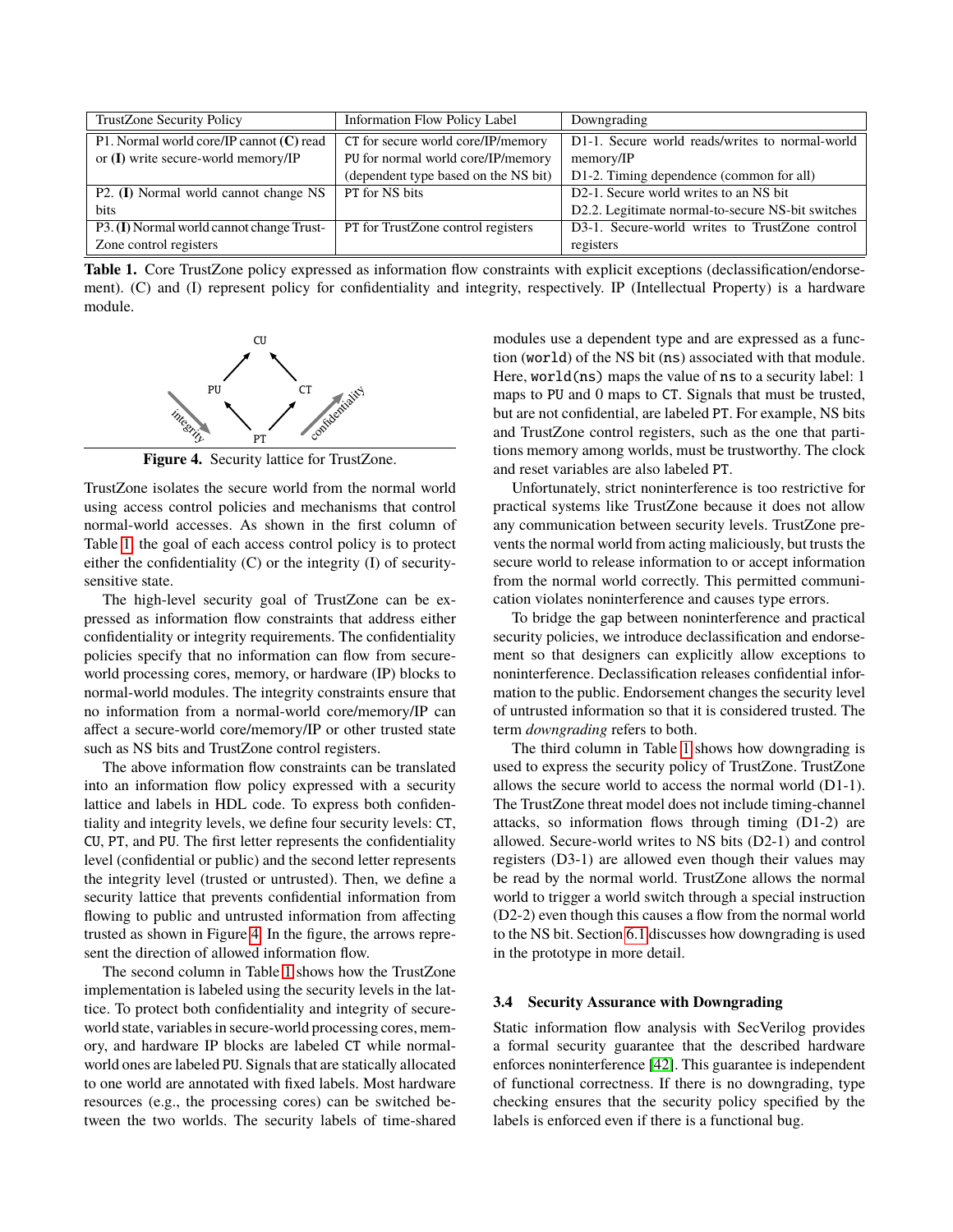Therefore, our verification methodology ensures that the only possible violations to the security policy are through downgrading. This improves security assurance in two ways. First, all potentially dangerous information flows are made explicit and designers must explicitly allow each of them in the source code. Second, the size of the code that can cause vulnerabilities is significantly reduced; only code that affects downgrading expressions can lead to vulnerabilities. Without information flow analysis, bugs in any part of the code may break security.

We argue that our use of downgrading policies permits information to be downgraded only under the authority of the secure-world software and that downgrading cannot be controlled by the normal-world software. We substantiate this claim by an analysis of the conditions under which downgrading expressions may be removed (see Section [6.1\)](#page-8-2). For example, the downgrading expressions for memory accesses can be removed if there is no access from the secure world. Explicit communication between security levels is only permitted if initiated by the secure world; data is downgraded only if the NS bit of the request is secure. Our analysis shows that these downgrading expressions can be removed if the secure world never executes. This suggests that only the secure world may affect information release.

#### **3.5 Security Labeling Errors**

The security labels specify the security policy that is verified by type checking. As a result, a security vulnerability may not be detected if the security labels are incorrect. For example, if an entire processing core is labeled CT when it is in the normal world, the information flow analysis will not detect a violation which permits that core to read secure memory. However, we found that errors in security labels can be detected as long as labels are correct at sources and sinks. Labels must be consistent along all possible paths of an information flow to pass the type check. Unintentional mistakes are unlikely to be consistent with other labels.

## <span id="page-5-0"></span>**4. Language Extensions**

We introduce SecVerilogBL, which extends the SecVerilog hardware description language with three significant features needed to verify practical systems. These extensions include new type declarations that can specify distinct security labels for each bit of a vector and for each element of an array and a syntax for declassification and endorsement. We prove that SecVerilogBL enforces the same security guarantee as SecVerilog [\[42\]](#page-13-4), namely, that well-typed programs enforce observational determinism [\[32\]](#page-13-7).

#### **4.1 Downgrading**

As described earlier, the security policy of TrustZone is described using an integrity/confidentiality diamond lattice. This lattice policy is more conservative than the TrustZone policy, which assumes secure-world software is written correctly and makes no mistakes when reading from or writing to

```
2 wire [32:41] {PT} addr;
3 wire {PT} ns;
```
4 wire  $[0:42]$   $\{i \rightarrow if (i \leq 31) \text{ world(ns)} PT\}$  packet;

```
5 assign packet = {ns, addr, data};
```
<span id="page-5-1"></span>**Figure 5.** A packet concatenation example.

| if $e^{\tau} \tau_t \tau_f$   case $e^{\tau} \tau_1 \ldots \tau_n$                                     |
|--------------------------------------------------------------------------------------------------------|
| Types $\tau ::= \ell \mid \tau_1 \sqcup \tau_2 \mid \tau_1 \sqcap \tau_2 \mid x \mapsto \tau \mid f x$ |
| Kinds $k ::= \ell \mid \text{int} \rightarrow k$                                                       |

<span id="page-5-2"></span>**Figure 6.** Syntax of SecVerilogBL labels.

normal world data. To relax the lattice policy, we use downgrading, which lowers the type of the downgraded expression within the security lattice.

Downgrading expressions are used only to allow the secure world to read and write normal-world data and to avoid timing channel protection. Since downgrading is used sparingly, SecVerilogBL includes a downgrading syntax, downgrade(*e*, τ) adopted from Sabelfeld et al. [\[27\]](#page-12-9). This syntax is used for both declassification and endorsement. Downgrading expressions take two arguments, an expression *e* and a type  $\tau$ . The downgrading expression then behaves semantically like *e*, except that during type checking, its type is treated as if it were  $\tau$ .

This syntax allows the designer to precisely control where information is released. The type of a downgraded expression is modified only in the context in which it is downgraded. For example, if x has type CT and y has type PU, the assignment  $y = x$  would be rejected even if  $z = downgrade(x, PU)$ appears elsewhere in the same HDL code. The downgrading syntax also permits precise control over what information is released. For example, the expression downgrade( $x > 3$ , PU) reveals whether or not x is greater than 3, but it does not reveal the value of x.

#### **4.2 Per-Bit Types**

Hardware designs often use sequences of bits to describe data structures. For example, a packet in our TrustZone implementation is a collection of bits describing data, an address, and possibly other metadata. SecVerilog reasons imprecisely about individual fields of a packet, since the whole packet must share a single label. Information about the labels of individual wires is lost once they are grouped.

Figure [5](#page-5-1) shows an example that creates a packet by concatenating data with an address and the NS bit. For now, ignore the security label on line 4, which uses a new syntax explained later in this section. Grouping variables in this way makes code clearer and more compact. Unfortunately, SecVerilog cannot precisely capture the desired label for the resulting packet. In this example, the address is public, but depending on the value of the ns bit, the data could be confidential. Thus, the (static) security levels of some of the bits in the packet depend on the run-time value of other bits.

A dependent type is a natural way to describe a situation like this one, in which a static type depends on run-time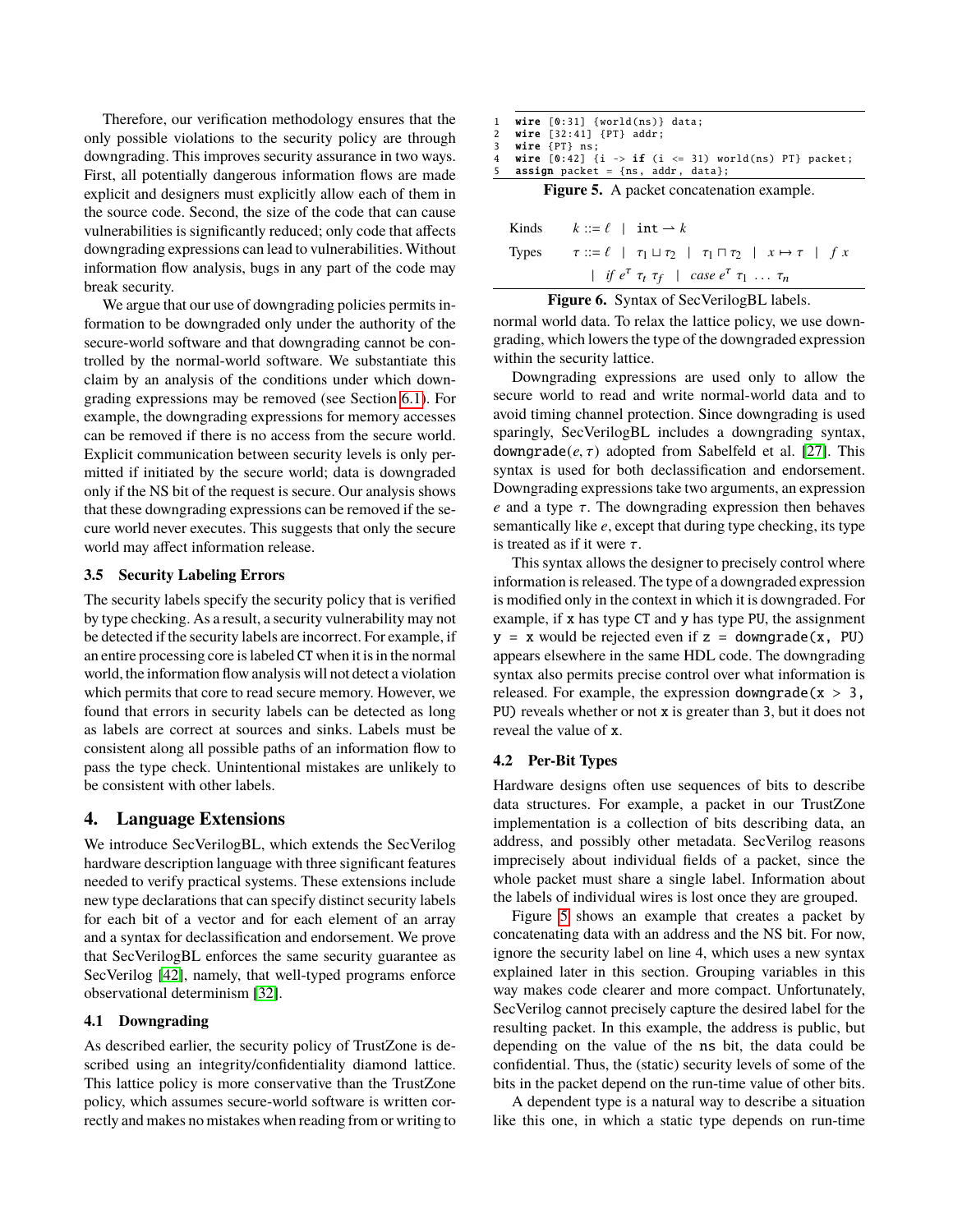

<span id="page-6-0"></span>**Figure 7.** Typing rules for SecVerilogBL expressions.

values. But the prior dependently-typed HDL, SecVerilog, does not have enough expressive power to describe the example just given. The upper 11 bits of the packet have a different label than the rest of the packet, but SecVerilog applies the same label to all bits in a bit vector. Lowering the type of the entire packet is not a solution. The non-data bits are used for routing decisions which affect both worlds, so this type change would cause SecVerilog to variable an insecure flow.

Our solution is to enrich what can be expressed using dependent labels, as shown in braces on line 4. The label expression specifies that the security class of the  $i^{th}$  bit depends both on *i* and on the value of the ns bit. The type of packet is a function that takes an integer, *i*, representing an index to the bit vector. If the index is less than 31, the data is accessed, so it returns a type that depends on the MSB of the packet that corresponds to the ns bit. Otherwise, the address or the ns bit is accessed, so the returned type is PT.

Figure [6](#page-5-2) shows the formal type syntax of SecVerilogBL. Crucially, the type system is extended with types of higher kinds. Kinds, written k, can either be levels  $\ell \in \mathcal{L}$  or partial functions from integers to other kinds. In the SecVerilog syntax, all types, including dependent types (which are functions that are fully applied to variables) are of the kind  $\ell$ .

Types (i.e., labels) in the extended syntax, written  $\tau$ , are pure (side-effect-free) expressions signifying security levels. The syntax  $v \mapsto \tau$  specifies a mapping from a position in the bit vector to the type of the bit at that position, and is used to specify the type of packet in Figure [5.](#page-5-1) Since  $v \mapsto \tau$  is a form of function abstraction, types written with this syntax are higher-kinded. Dependent types may be written by referring to program variables in the type expression. The syntax **if**  $e^{\tau} \tau_t \tau_f$  and case  $e^{\tau} \tau_1 ... \tau_n$  describe conditional selection<br>between security labels. The syntax of  $e^{\tau}$  describes pure between security labels. The syntax of  $e^{\tau}$  describes pure expressions and is omitted because it is standard. However,

notably  $e^{\tau}$  may contain variables declared in the program, and therefore, can be used to write dependent types.

At a high level, the type system is extended to track the bit-width of each variable in addition to its type. Types of kind  $\ell$  are lifted in the obvious way to int  $\rightarrow \ell$ , so that all types become functions from bit indices to labels. During assignment checking, the bit-width of both sides of the assignment is used as a range for quantification.

The type rules of SecVerilogBL are shown in Figure [7.](#page-6-0) In addition to a standard type environment  $\Gamma$ , a width environment  $W$  maps variables to their bit-widths. The width environment is populated with the declared widths of variables. Bit-widths are static, finite, and specified with integer constants. Since Verilog does not support dynamically-sized bit vectors, ranges are easily determined at compile time. Typing judgments for expressions have the form  $\Theta$ ;  $\Gamma$ ;  $W \vdash e : \tau, w$ meaning that under context Θ; Γ;W, expression *e* has type  $\tau$  and bit-width w. A kind environment,  $\Theta$ , is used to make kind judgments of the form  $\Theta \vdash \tau : k$ .

The rule T-Logical for logical binary operators checks that the widths of both expressions are the same and that both expressions have int  $\rightarrow \ell$  types. The type of the resulting expression is the bitwise join of the types of the operands. The rule T-ARITH must track the bits that are propagated by carry bits. The  $i<sup>th</sup>$  bit of the result is affected by all bits below *i* from both inputs. The rule for concatenations (T-CONCAT) selects between the type functions of the original subexpressions, shifting the upper expression as needed. The rules for shifting by constants (Т-LSнIFT and Т-RSНIFT) select the bottom type for the bits of the resulting expression that are constant. For the remaining parts, the type function of the non-constant subexpression is shifted. The rule for indexed arrays (T-ARRINDEX) is discussed in Section [4.3.](#page-7-0)

Per-bit checking is done in the type-checking rule for assignments. The check verifies that the type of each bit of the right side of the assignment (joined with the program counter)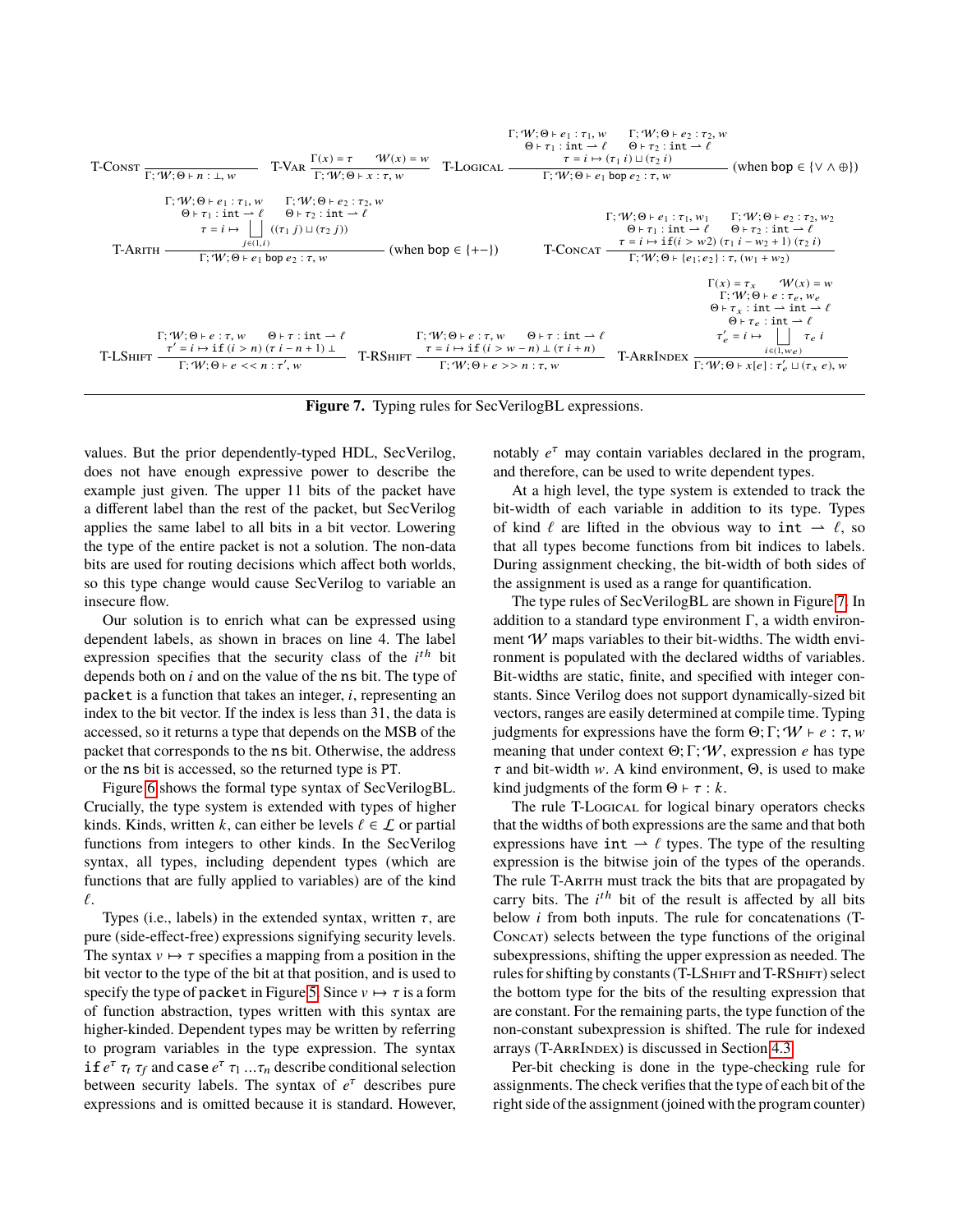```
\frac{1}{2}reg [0:31] {world(ns)} read;
3 reg [0:31] { i -> j -> world(reg_ns[i]) } mem [0:1023];
4 reg {PT} reg_ns [0:1023];
5 ...
6 if(ns == 1) begin<br>7 read = (req n)
          read = (reg_ns[read_data] == 1) ?
8 mem[read_addr] : 32^{\prime}b0;<br>9 end else begin
    end else begin
10
```
<span id="page-7-1"></span>**Figure 8.** A register file code segment.

is lower than the corresponding bit on the left. To type-check an assignment of some expression with type  $\tau_r$  to a variable *x*, with type  $\tau_l$ , both of these types are applied to each integer<br>within  $(0, 5W(x))$  If the condition  $\forall i \in (0, 5W(x))$   $\tau$ , (i) 11 within  $(0, W(x))$ . If the condition  $\forall i \in (0, W(x))$ . $\tau_r(i) \sqcup$  $pc(i) \nightharpoonup \tau_l(i)$  holds, the check succeeds. We omit the rules for commands since they are straightforward. Notably, *pc* is a bitwise label that is determined by commands in a straightforward way. Using a bitwise label for *pc* is more permissive than alternative rules which might compute the join over the bitwise labels of expressions, for example, used as conditionals in if-statements.

#### <span id="page-7-0"></span>**4.3 Per-Element Types**

Arrays are commonly used in hardware descriptions and are important for our TrustZone implementation. However, SecVerilog has minimal support for labeling arrays; all elements must have the same type. The code segment shown in Figure [8](#page-7-1) describes part of the memory array of a cache that implements reads. The input ns is the NS-bit of the device originating the read request. The output read is the output data, which has a type that depends on read\_ns. This code is secure, but cannot be written in SecVerilog.

Following common practice, the cache is implemented as an array of memory cells, mem. Another array reg\_ns stores the NS bit of the last device to write to each address of the array. Therefore, the label of a particular memory cell at array position *i* should depend on reg\_ns. With support for finegrained array labels, the memory cells can be implemented conveniently as an array of bit vectors.

To support arrays in which each element has a distinct type, array variables must have kind  $int \rightarrow int \rightarrow \ell$  when they are declared. In the rule for indexed arrays (T-Arr-INDEX), the type of the array,  $\tau_x$ , is applied as a function to the expression that indexes the array, e. Doing so produces the security label of the selected element of the array. The requirement imposed on the kind of  $\tau_x$  ensures that  $\tau_x$  *e* is int  $\rightarrow \ell$ , which is a mapping from the bit position to the label of that bit. Arrays in Verilog may only be indexed by variables and constants rather than arbitrary expressions, and therefore *e* can be substituted into  $\tau_x$  at compile time. If *e* is a variable, this forms a dependent type. Constraints for these dependent types are generated using a conservative approximation of strongest postcondition analysis as in [\[42\]](#page-13-4). The label  $\tau'_e$  is the (bitwise) join over the int  $\rightharpoonup \ell$  label<br>of a Since the value of a determines which element of x is of e. Since the value of e determines which element of x is selected, each bit of e affects the value of  $\mathbf{x}[\mathbf{e}]$ . So  $\tau_e'$  is used

to elevate the label of  $x[e]$  to reflect that each bit of e has influenced x[e]

On line 3 of Figure [8,](#page-7-1) mem has an array type that maps the index of the array to a type that depends on the value stored in reg\_ns at the corresponding index. Although the function does not depend on *j*, it is still written as a type function of kind int  $\rightarrow$  int  $\rightarrow$   $\ell$ , so that when the array index is applied, the type can serve as a mapping from bits to types. To support arrays of bit vectors where each element has a different mapping from indices to types, the type function can be written to depend on both *i* and *j*.

Per-bit and per-element type declarations enable better component designs that are not otherwise possible and reduce programmer effort. For example, without per-element types there is no way to describe a queue that is dynamically shared among security domains. With per-element types, a securely shared queue can be described with an array of queue data entries and a queue of security tags that correspond to the data. A prior implementation without shared queues required separate queues for each security domain and for each port. The improved design with shared queues has six fewer queues, three fewer arbiters, and four fewer demultiplexers than the other design. The improved design required 392 fewer lines of code. Per-bit types also made the description of network packets clearer and more compact.

#### **4.4 Soundness**

Any well-typed SecVerilogBL program without downgrading obeys observational determinism [\[42,](#page-13-4) [32\]](#page-13-7), a generalization of noninterference [\[12\]](#page-12-8) for nondeterministic systems. The formulation of observational determinism enforced is the timing-sensitive one presented by Zheng et al. [\[42\]](#page-13-4). Informally, it states that if the hardware begins execution from two states which are indistinguishable to an attacker, then on each clock cycle and beginning from either initial state, the hardware will produce states which are also indistinguishable to the attacker.

We provide a formal definition and proof of this theorem in an accompanying technical report [\[10\]](#page-12-10). The proof is accomplished by a translation from well-typed SecVerilogBL programs into well-typed SecVerilog programs. SecVerilogBL bit vectors are simulated with 1-bit SecVerilog variables and a corresponding translation of SecVerilogBL environments into SecVerilog environments. SecVerilogBL expressions of width w translate into a vector of w SecVerilog expressions. Assignments of w-bit expressions are unrolled into w assignments. The translation of commands other than assignment statements merely propagate the translation of assignments. The translation is clearly semantics-preserving, and the security result is obtained by showing that the translation is also type-preserving.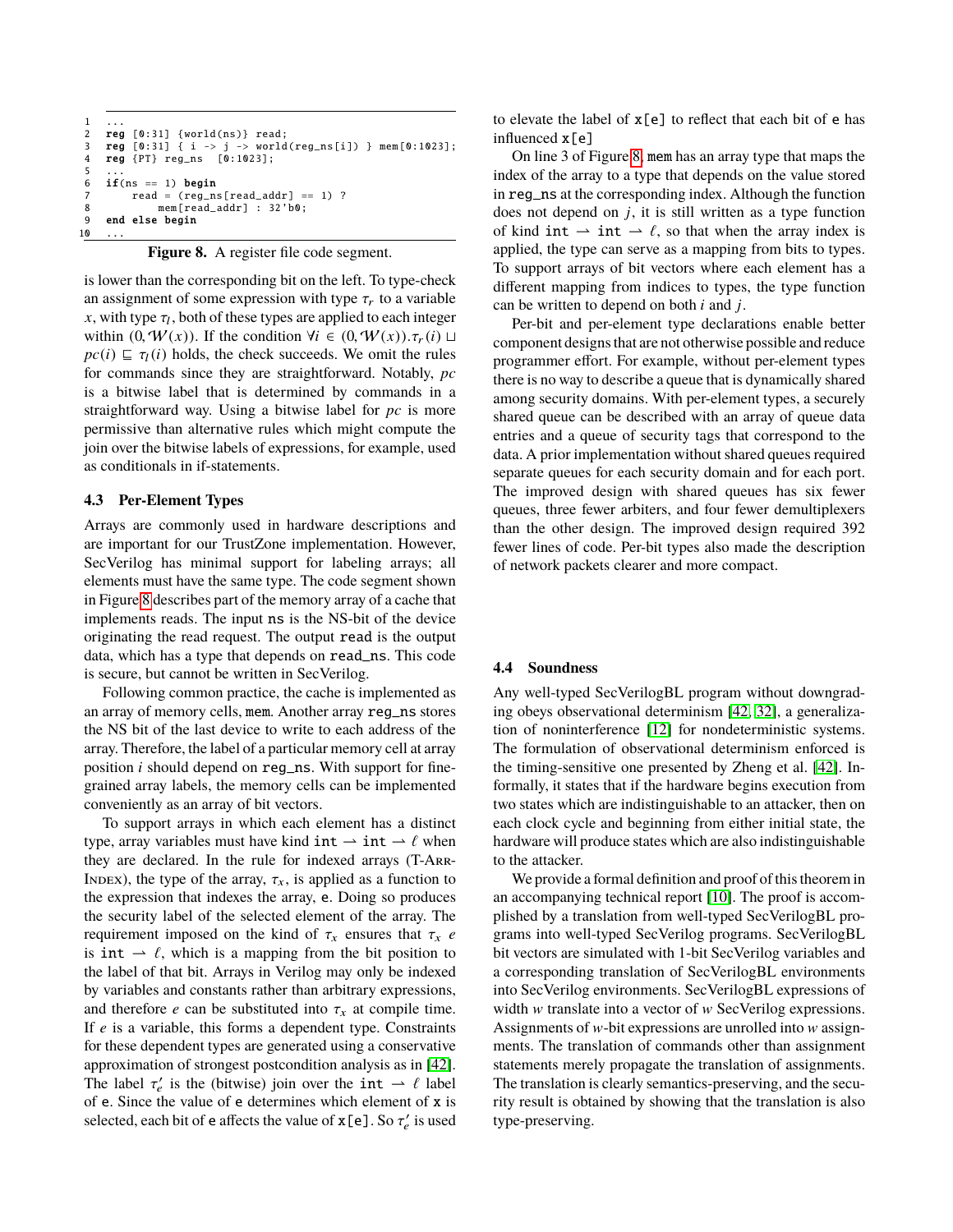## <span id="page-8-0"></span>**5. Architecture Extensions**

#### **5.1 Return Response Access Controls**

In the baseline TrustZone prototype, memory transactions are controlled with access control checks on requests but not on responses. This design is secure if the processor's memory hierarchy is functionally correct; normal-world cores should never receive a response containing secure-world data because the corresponding request would have been denied. Unfortunately, such functional correctness is difficult to prove statically, especially for the complex memory hierarchies of modern processors.

To address this challenge, the prototype is extended with run-time access control checks that ensure the NS bit of each memory response matches the NS bit of the receiving core. The added access control checks enforce the invariant that secure-world responses cannot be read by normal-world cores, and enable the type system to statically prove the security of the processor. Note that type checking fails if the response check is functionally incorrect and does not enforce the invariant.

#### **5.2 Potential ISA Extensions**

In TrustZone, secure-world programs are trusted and allowed to access both secure-world and normal-world memory. The secure-world software's intention to access either secureworld or normal-world memory is communicated implicitly through the physical memory address. Existing TrustZone implementations assume that secure-world software intends to downgrade the accessed data if the memory address points to the normal-world memory. As a result, a bug in the memory address calculation may cause information flow to/from normal-world memory even when secure-world software did not intend to downgrade information.

Such incorrect downgrading can be avoided by extending the ISA with loads and stores that explicitly indicate whether the software intends to access normal-world memory or secure-world memory. Indicating the intended world requires a single bit. This extension allows downgrading to be performed based on explicit information provided by the software rather than relying on information implicit in the possibly erroneous memory address. These new instructions would remove a functional correctness assumption about the hardware.

## <span id="page-8-1"></span>**6. Evaluation**

## <span id="page-8-2"></span>**6.1 Verification with No Bugs**

Here, we discuss the results of the information flow analysis for our TrustZone implementation when no security vulnerabilities are introduced. Later, we introduce bugs into the processor to evaluate the effectiveness of information flow at detecting vulnerabilities. Our TrustZone implementation passes type checking when analyzed by SecVerilogBL. Typechecking formally guarantees that, aside from variables

| <b>Component Name</b> | $C \rightarrow P$                   | $U \rightarrow T$                                       |  |
|-----------------------|-------------------------------------|---------------------------------------------------------|--|
|                       | $AddrCtrl \rightarrow NSB(1)$       |                                                         |  |
| Core Pipeline         | $AddrCtrl \rightarrow AddrCtrl$ (1) |                                                         |  |
|                       | $Data \rightarrow CReg(1)$          |                                                         |  |
| L <sub>2</sub> Cache  | $AddrCtrl \rightarrow AddrCtrl$ (2) |                                                         |  |
|                       | $AddrCtrl \rightarrow NSB(12)$      |                                                         |  |
| <b>Network</b>        | $AddrCtrl \rightarrow AddrCtrl$ (4) |                                                         |  |
|                       | $AddrCtrl \rightarrow NSB(1)$       |                                                         |  |
| DMA Engine            | $AddrCtrl \rightarrow NSB(1)$       |                                                         |  |
| Debug Interface       | $AddrCtrl \rightarrow NSB(1)$       |                                                         |  |
| Memory Arbiter        | $AddrCtrl \rightarrow AddrCtrl$ (2) |                                                         |  |
| <b>Memory Access</b>  | $Data \rightarrow CReg(1)$          |                                                         |  |
| Control Module        | $AddrCtrl \rightarrow NSB(4)$       |                                                         |  |
| Main Memory           |                                     | $Data \rightarrow Data(1)$   $Data \rightarrow Data(1)$ |  |
|                       | $AddrCtrl \rightarrow AddrCtrl$ (2) |                                                         |  |

<span id="page-8-3"></span>**Table 2.** Downgrading expressions in our prototype. which affect downgraded expressions, there is no violation of the information flow policy expressed in the code. Downgraded expressions explicitly permit exceptions to the policy

Table [2](#page-8-3) summarizes the uses of downgrading in each microarchitecture component of our implementation of Trust-Zone. The table categorizes these downgrading expressions as confidentiality exceptions  $(C \rightarrow P)$ , integrity exceptions  $(U \rightarrow T)$ , or both. The downgrade expressions are further classified by the type of variable – data (Data), address or control (AddrCtrl), NS-bit (NS), or control register (CReg) – at the source and destination using the notation source →destination. Address or control variables include valid/ready variables in the network, and instruction decode outputs and stall variables in the cores. The numbers in parenthesis indicate the number of downgrade expressions of that form.

SecverilogBL enforces a timing-sensitive security property; however, the threat model of the architecture under study does not address timing channels. Timing channels will cause type errors even though they are not considered threats. Therefore, timing channels must be distinguished from other kinds of illegal information flows. Categorizing flows based on variable type is useful for doing so; timing channels in hardware typically originate from an address or control variable, but are not directly derived from data.

The following paragraphs summarize why downgrading was needed based on the variable type categorization.

**Data**  $\rightarrow$  **Data** TrustZone allows the secure world (CT) to read or write normal-world (PU) memory, contrary to the lattice policy. When secure world writes to normal-world memory, confidentiality is violated. Similarly, secure-world reads from normal-world could violate integrity. The data must be downgraded to permit the intended behavior. This use of downgrading is safe because the secure world is trusted.

**Data**  $\rightarrow$  **CReg** Control registers are labeled PT, because they are used to control both secure-world and normal-world operations. However, control registers can also be modified by the secure-world. This is a violation of the confidentiality policy (since it is a flow from CT to PT), and must be explicitly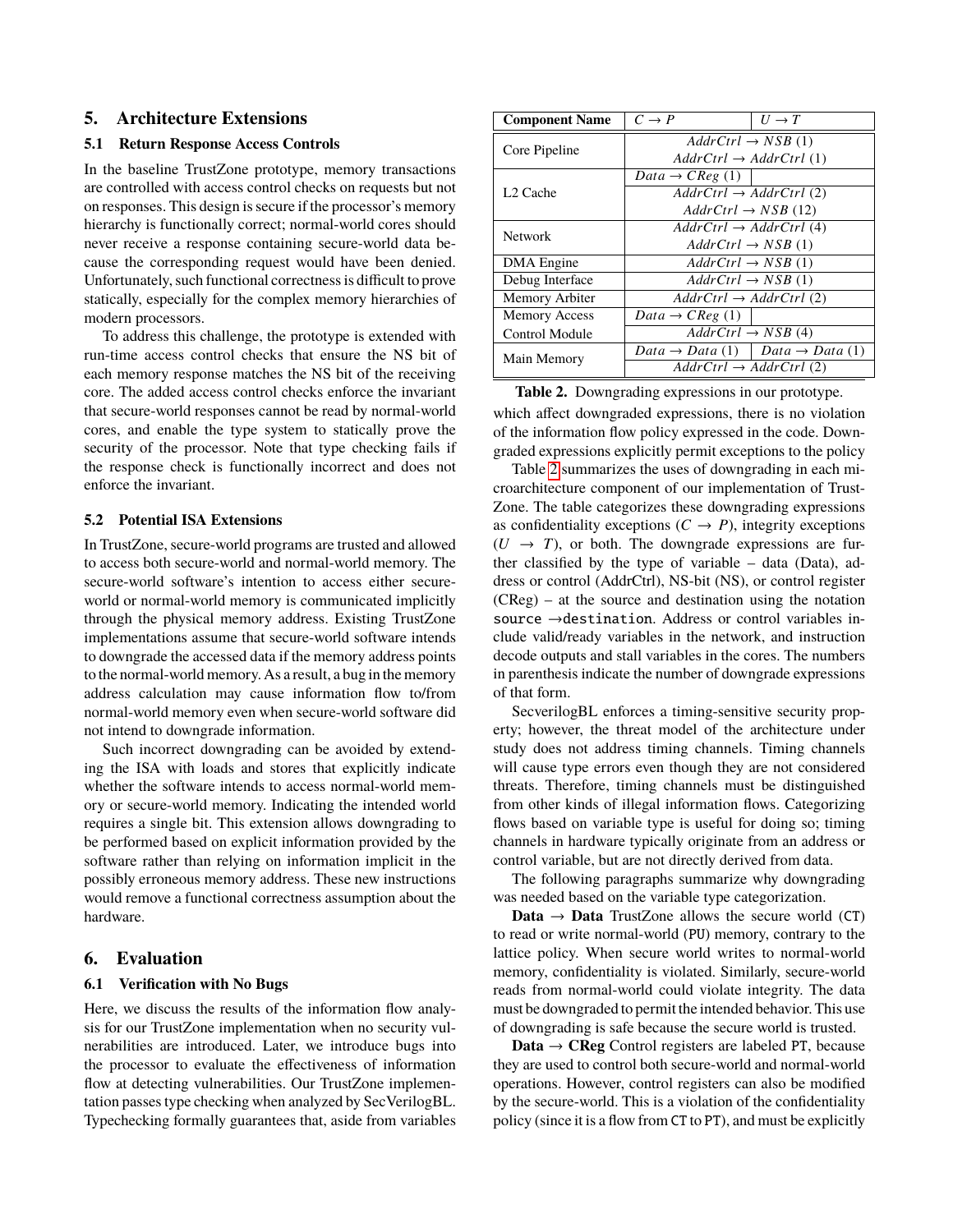| 1              | input    |                                               | $\{world(ns1)\}$ cpul_valid; |
|----------------|----------|-----------------------------------------------|------------------------------|
| 2              | input    |                                               | {world(ns2)} cpu2_valid;     |
| 3              | input    | ${P}$                                         | $ns1$ :                      |
| $\overline{4}$ | input    | ${PT}$                                        | $ns2$ :                      |
| 5              | output   | ${P}$                                         | $ns_out;$                    |
| 6              | $\cdots$ |                                               |                              |
| $\overline{7}$ | if       | $(cpu1_valid == 1) ns_out \leq ns1;$          |                              |
| 8              |          | else if $cpu2_valid == 1)$ ns_out $\leq$ ns2; |                              |
| 9              | .        |                                               |                              |
|                |          |                                               |                              |

<span id="page-9-0"></span>**Figure 9.** A flow from control signals to the NS bit due to resource arbitration.

permitted with downgrading. Note that normal world is still prevented from setting control registers since downgrading is performed only for a write from the secure world.

**AddrCtrl** → **Data, AddrCtrl** → **AddrCtrl** Illegal flows from address/control variables to address, control, and data variables are caused by timing interference between security levels. Timing interference leaks information from address/ control variables (*AddrCtrl*) but not data variables (*Data*).

AddrCtrl  $\rightarrow$  **NSB** Resources which are used by both worlds cause flows from control variables to the NS bit. Figure [9](#page-9-0) shows a representative example of this type of flow. It shows a bus arbiter that accepts requests from both cores that could be executing in either world. The output NS bit becomes the NS bit of the core that is granted access. Here, the NS bit is labeled PT because its integrity needs to be protected from the normal world, leading to information flow from CT/PU to PT. In the core, the NS bit is changed by an instruction with label world(ns), similarly requiring downgrading. Here, downgrading affects the timing of the NS bit change, but does not introduce a vulnerability.

The information flow analysis in SecVerilogBL formally proves timing-sensitive noninterference. However, explicit uses of downgrading expressions are used to weaken noninterference. We argue that in our implementation, downgrading is used only under the authority of the secure world, and therefore that information release cannot be controlled by the normal world. To show that this is true, we note that information is never downgraded if the secure world never performs an operation. In other words, downgrading can be removed if the secure world is hard-coded to not execute. Both  $Data \rightarrow Data$  (secure-world reads/writes to memory) and  $Data \rightarrow Creg$  (secure-world writes to control registers) flows happen under an if condition that checks if an access is from the secure world. These downgraded information flows never happen if there is no secure-world access. The flows from *AddrCtrl* variables cause timing contention. Downgrading is unnecessary if there is no secure-world access because ns\_out will always be 1 (normal world). Since information is never downgraded when the secure world is inactive, this suggests that information release cannot be controlled by the normal world.

#### **6.2 Security Bug Detection**

Here, we study the effectiveness of the proposed information flow analysis at detecting security bugs. We developed a set of

|    | input                                  | ${P}T$ | ns ;                                                     |
|----|----------------------------------------|--------|----------------------------------------------------------|
| 2  | $input$ $[dw-1:0]$ $\{word(ns)\}$      |        | data_in;                                                 |
| 3  |                                        |        |                                                          |
| 4  | $\lceil dw - 1 : 0 \rceil$ {PT}<br>rea |        | part_req:                                                |
| 5  | .                                      |        |                                                          |
| 6  | // Detected bug.                       |        |                                                          |
|    | $part_{req} \leq data_{in};$           |        |                                                          |
| 8  | .                                      |        |                                                          |
| 9  | // Correct code.                       |        |                                                          |
| 10 |                                        |        | if (ns == $\theta$ ) part_req <= downgrade(data_in, PT); |
| 11 | .                                      |        |                                                          |
|    |                                        |        |                                                          |

<span id="page-9-1"></span>**Figure 10.** A detected access control omission.

security bugs based on reported vulnerabilities in commercial products [\[40,](#page-13-1) [41\]](#page-13-0) as well as possible mistakes.

**Bugs 1-5: Access Control Omission** In TrustZone, access control checks ensure that trusted/confidential state can only be accessed by the secure world. If access control checks are left out, security is violated. We model five bugs, which omit an access control check for 1) the control register that partitions main memory between worlds, 2) the main memory, 3) the debug interface, 4) the L2 cache prefetch buffer, and 5) the L2 cache blocks. Bug 3 is inspired by a back door in the Actel ProASIC3 [\[31\]](#page-13-2), Bug 4 models a vulnerability found in an AMD processor [\[14\]](#page-12-3), and Bug 5 models a privilege escalation attack in Intel processors that support SMM mode [\[41\]](#page-13-0). Figure [10](#page-9-1) shows how omitted access control checks for the partition register are detected. data\_in has the label CT when ns is 0 and PU when ns is 1. The code on line 7 is detected as a bug because the type system cannot prove that data\_in is trusted. The correct code on line 10 adds a check to ensure that the ns bit is 0, implying that data\_in is trusted in this context. Bugs 2-4 are detected and fixed similarly.

**Bug 5: Cache Poisoning** We emulate and detect a subtle vulnerability found in Intel processors [\[41\]](#page-13-0). The vulnerability allows a user-mode process to execute arbitrary code in System Management Mode (SMM), the highest privilege level. SMM mode is only used to execute SMM handlers – interrupt handlers requiring such high privilige. In the vulnerable processor, the region of physical memory which stores SMM handlers is protected by access control in the memory interface. A control register can mark this region as uncacheable, and it does so by default. However, the control register can be modified without SMM privilege, allowing an attacker to make the SMM memory cacheable. Then, the attacker can write to the address of an SMM interrupt handler, and change the handler code in a cache. Subsequent executions of the handler address will hit in the cache and execute the attacker's code. We modeled this vulnerability in our processor by removing the NS-bit tags and access control from the L2 cache while keeping checks at the memory interface. We added a control register that sets cacheability for the secure world, which can be modified by either world. The bug is detected because the cache lines can receive data that is from either world, but no access control is present.

**Bug 6: NS-bit Flip** Memory requests are transmitted with an NS bit that indicates the security level of the request. This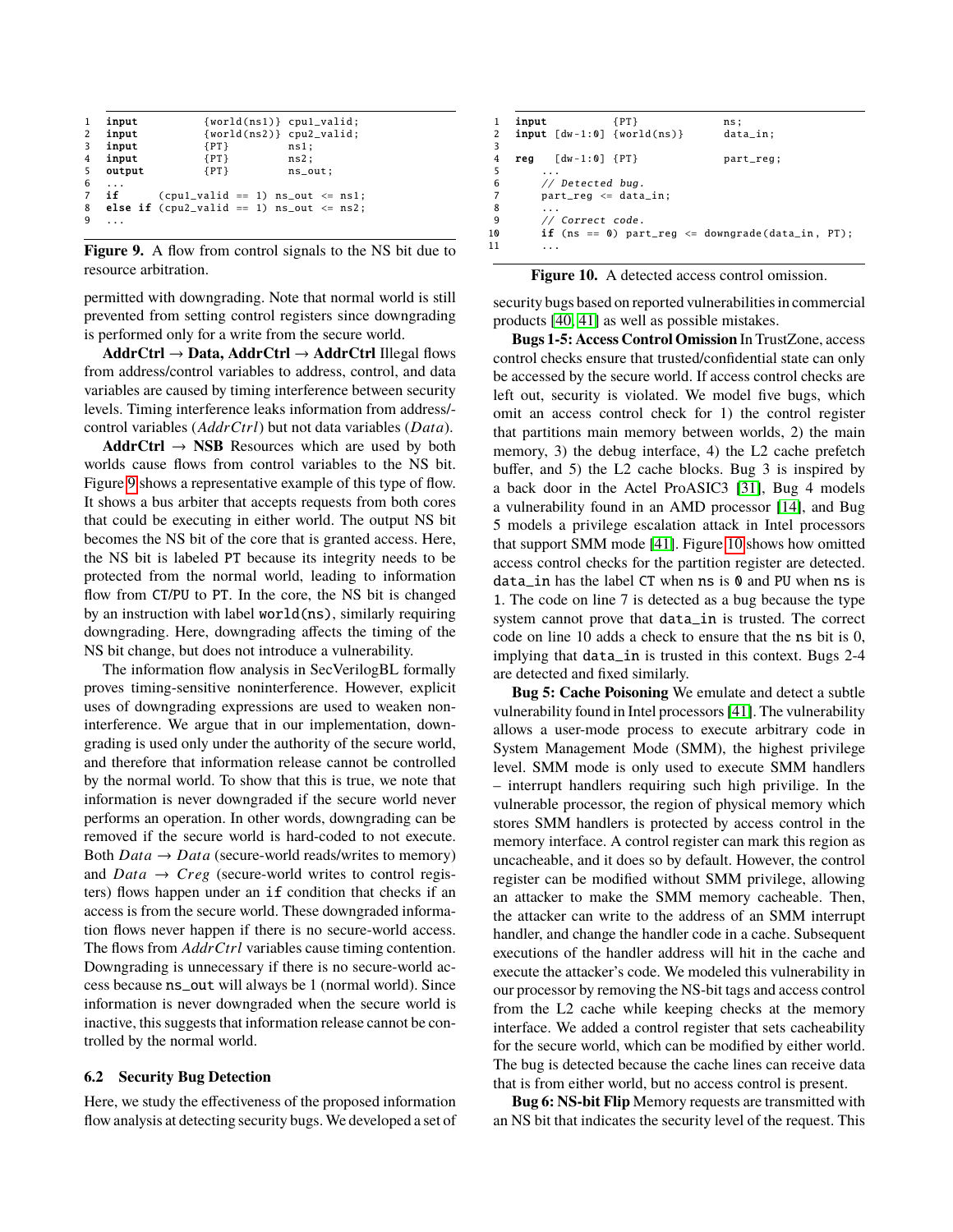bug inverts the NS bit so that a memory request from a normal-world core is interpreted as a secure-world access. This bug is detected because flipping an NS bit changes the type of dependently typed variables. In the network, the input and output data variables both have types that depend on the NS bit. If the input and output NS bits do not match, the security labels of the input and output data will also not match causing an error. Even if the bit is flipped in multiple places, the error will be detected because eventually the input and output types will not match. This demonstrates the benefit of information flow analysis, which tracks the propagation of data throughout the design.

**Bug 7: Network Routing Bug** This bug models a network implementation that leaks secrets by incorrectly routing a response from the secure-world memory to a normal-world core. In our TrustZone implementation, the bug is prevented by the memory response access control checks and the L1 cache tags. To test the bug, we removed the access checks and used an L1 cache that keeps data from only one security domain at a time. This bug is detected at the interface between the L1 caches and the on-chip network. Without the checks at the response ports, the type system cannot prove that the NS bit of a response matches the NS bit of a cache.

**Bug 8: World Switch Bug** For a world switch (i.e., context switch) from normal world to secure world, the processor pipeline must complete all in-flight instructions before changing the NS bit. Otherwise, in-flight normalworld instructions will execute with escalated privilege. We model a vulnerable mode switch by omitting the pipeline drain step. This bug is detected because changing the NS bit causes the labels of the dependently typed registers to change. SecVerilogBL prevents label changes from leaking information by dynamically clearing register contents.

**Bug 9: Memory Address Change Bug** To understand the limitations of HDL-level IFC, we constructed two bugs that change the memory address at the memory interface. Figure [11](#page-10-0) illustrates the bugs. In both cases, the address is changed from the secure-world region to the normal-world region so that a write into secure-world memory gets stored in normal-world memory. This allows the normal world to read data that should be stored in the secure-world memory. Bug 9-1 is not detected, because downgrading allows the secureworld access to write data into the normal-world memory. On the other hand, Bug 9-2 is detected, because the change in the secure-world memory address is triggered by a normalworld variable (normal\_world\_trigger). The examples show that functional bugs in the secure world may lead to undetected bugs through downgrading, but only if there is no influence from the normal world. Vulnerabilities that do not affect downgraded variables are always detected.

**Other Bugs** Hicks et al. [\[14\]](#page-12-3) proposed SPECS, a runtime bug detector. They evaluated it by implementing 14 bugs in the OpenRISC processor. The bugs included privilege escalation, register target/source redirection, interrupt-

```
1 // 0x0000 - 0x8000 is the secure-world memory.
2 // the rest is the normal -world memory.
 3
4 // Code common to both bugs
 5 wire [0:31] {world(ns)} addrout , addrin;
 6 wire [0:31] {world(ns)} datain;
7 reg [0:31] {CT} data_sec;
8 reg [0:31] {PU} data_norm;<br>9 always@(*) begin
     always@(*) begin
10 if((ns == 0) & (addrout > 'h8000))<br>
11 data norm = downgrade(datain P
              data\_norm = downgrade(datain, PU);12 else
13 data_sec = datain;
14 end<br>15 \frac{1}{\sqrt{2}}// Bug 9-1: not detected
16 assign addrout = (addrin <= 'h8000) ?
17 addrin + 'h8000 : addrin;<br>18 // Bua 9-2: detected
18 // Bug 9-2: detected<br>19 wire {PU} normal_wor
19 wire {PU} normal_world_trigger;<br>20 assign addrout = (normal world
     assign addrout = (normal\_world\_trigger ?
```
21 addrin + 'h8000 : addrin;

<span id="page-10-0"></span>**Figure 11.** Bug 9: memory address change bugs.

| <b>Component</b>       | Unverified | Verified | Percentage |
|------------------------|------------|----------|------------|
| Top-Level Module       | 1391       | 1412     | $1.5\%$    |
| Processor              | 3474       | 3504     | 0.86%      |
| L1 Cache               | 1250       | 1308     | $4.6\%$    |
| Access Control         | 0          | 75       | N/A        |
| On-chip Network        | 2122       | 2557     | $1.7\%$    |
| L <sub>2</sub> Cache   | 2976       | 3093     | $3.9\%$    |
| DMA controller         | 525        | 549      | $4.6\%$    |
| Debug interface        | 350        | 369      | $5.4\%$    |
| Main memory            | 974        | 1015     | $4.2\%$    |
| <b>Library Modules</b> | 2780       | 2818     | $1.4\%$    |
| Total                  | 16234      | 16700    | $2.9\%$    |

<span id="page-10-1"></span>**Table 3.** Programming overhead (lines of code).

register contamination, interrupt disabling, code injection, jump instruction disabling, and others. While we could not implement those bugs in our processor architecture (e.g., our prototype does not have protection rings or an MMU), we reviewed the HDL code studied for SPECS. These bugs all allow a user-mode process to change supervisor-mode variables. Therefore, these bugs should all be detected by information flow analysis if user-mode variables are labeled PU and supervisor-mode variables are labeled CT.

#### **6.3 Overhead**

**Programming Overhead** Table [3](#page-10-1) shows the number of lines of code for the unverified version of our processor (Unverified) and the verified version with security labels (Verified). We emphasize that the verification procedure is purely static and performed at compile time. However, the implementation changes slightly 1) to add extra variables specifically for encoding dependent types and 2) to aid the program analysis phase that estimates the run-time values of dependent types. The code increases by 2.9%.

**Area, Power, and Performance Overheads** The processor was synthesized using Cadence Design Compiler using a standard 90nm library to obtain performance, area, and power results. The clock frequency and CPI were identical for the verified and unverified versions. The area and power overheads are negligible (0.37% and 0.32%).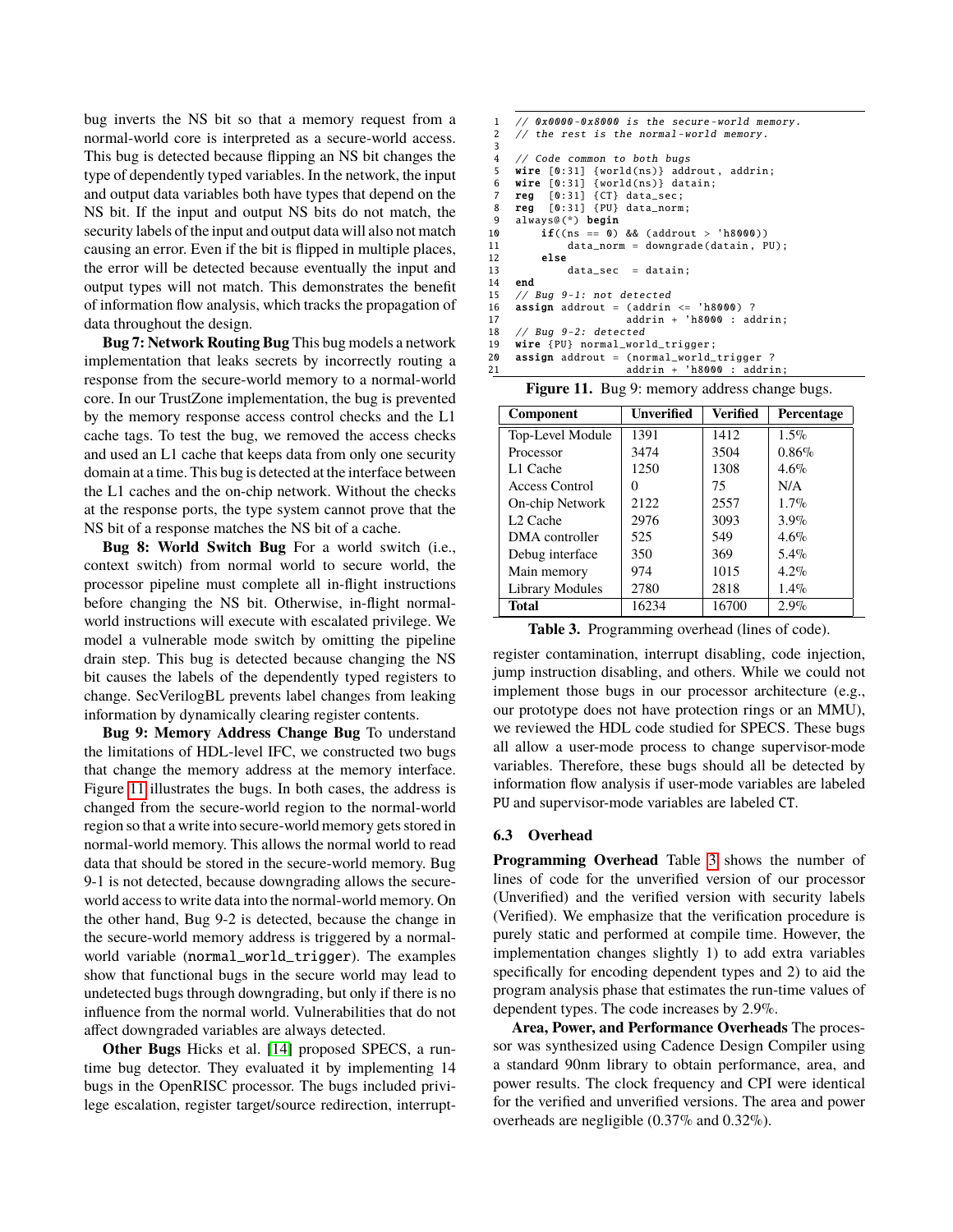# <span id="page-11-0"></span>**7. Related Work**

**Secure Hardware Architecture** Though this work studied an implementation of TrustZone [\[21\]](#page-12-0), we believe our methodology is also applicable to other secure architectures proposed in industry [\[2,](#page-12-1) [1,](#page-12-2) [3\]](#page-12-11) and academia [\[34,](#page-13-8) [9,](#page-12-12) [11,](#page-12-13) [5\]](#page-12-14). These architectures are similar to TrustZone since they also aim to isolate critical software. Information flow checking can identify violations of strict isolation.

Sinha et al. [\[30,](#page-12-15) [29\]](#page-12-16) verify the security of programs which use SGX enclaves to ensure that hardware security features are used correctly. Gollamudi et al. [\[13\]](#page-12-17) use information flow in software to partition programs into TrustZone worlds or SGX enclaves. This work is complementary to ours, which verifies the hardware security features.

**Information Flow Tracking in Hardware.** DIFT [\[33\]](#page-13-9) is the earliest use of information flow tracking in hardware. It applies information flow tracking coarsely at the architecture level. GLIFT [\[38,](#page-13-6) [24,](#page-12-18) [25,](#page-12-19) [36,](#page-13-10) [37,](#page-13-5) [15\]](#page-12-20) performs information flow analysis on hardware at the gate level. The earliest GLIFT [\[38\]](#page-13-6) approach incurs high performance, area, and energy overheads by inserting additional logic. Later work applies GLIFT to simulated circuits [\[24,](#page-12-18) [25\]](#page-12-19) and avoids overhead in synthesized hardware. Because simulating every possible state in large designs is infeasible, the approach is used to check either small designs or only a set of states reachable by particular software that is designed together with hardware [\[37\]](#page-13-5). Oberg et al. [\[26\]](#page-12-21) propose a technique to separate timing flows from non-timing flows. Sapper [\[18\]](#page-12-5), Caisson [\[19\]](#page-12-4), and SecVerilog [\[42\]](#page-13-4) all apply information flow type systems at the hardware description language level. SecVerilog is used in this work, but our methodology can also be applied to other secure HDLs.

This study is the first to use information flow at the HDL level to verify a multi-core security architecture. The processor includes a shared cache, pipelines, a shared network, a DMA engine, and a debug interface. Other studies have used information flow to verify simpler hardware. Oberg et al. use GLIFT to verify an I2C hub and USB controller [\[25\]](#page-12-19). Tiwari et al. [\[37\]](#page-13-5) identify a small, security-critical portion of a CPU and use StarLogic to verify it. However, the authors do not include shared un-core components. Previous studies verified hardware designs that enforce strict noninterference. In contrast, this work solves challenges in enforcing relaxed policies used in practice. For example, commercial architectures are seldom concerned with timing attacks [\[2,](#page-12-1) [1,](#page-12-2) [21\]](#page-12-0).

**Hardware Security Bugs** Countless vulnerabilities have been found in real hardware designs. Manufacturers release errata documents enumerating known bugs [\[4,](#page-12-22) [8\]](#page-12-23). Hicks et al. [\[14\]](#page-12-3) analyzed 301 bugs from commercial errata documents and found that 28 were security-critical. Wojtczuk et al. [\[40\]](#page-13-1) found a software-exploitable hardware vulnerability that allows an attacker to escalate from user-space privilege to a privilege level above the kernel in an Intel processor. The same authors [\[41\]](#page-13-0) use faulty DMA transaction messages to

escape VM-isolation in processors that support Intel VT-d. Lee et al. [\[16\]](#page-12-24) used uninitialized data vulnerabilities in GPUs to leak data from co-resident users. Several of these vulnerabilities formed the basis for bugs that we demonstrate can be detected by SecVerilog.

**Language-Level Information Flow Control** Languagebased information flow control is a widely studied area [\[28\]](#page-12-25). Yet, applying information flow type systems to hardware description languages is a relatively new research direction, only studied by a few papers [\[42,](#page-13-4) [18,](#page-12-5) [19\]](#page-12-4). One important question in IFC HDL designs is how to allow security domains to share hardware. Sapper [\[18\]](#page-12-5) inserts dynamic checks that securely permit sharing, but may induce functional errors at run time. To permit sharing with purely static checking, SecVerilog [\[42\]](#page-13-4) uses a dependent type system.

The use of dependent types for accurate tracking of information flow started with JFlow [\[22\]](#page-12-26), which uses valueindexed labels. Later systems [\[39,](#page-13-11) [43,](#page-13-12) [17,](#page-12-27) [23,](#page-12-28) [20\]](#page-12-29) have introduced more expressive forms of dependent labels, exploring trade-offs between needed expressive power and tractability of analysis. For expressive type systems to be useful in practice, type checking must be tractable and efficient for realworld code. The per-bit and per-element dependent labels we add to SecVerilog are not supported by previous dependent type systems for imperative languages. They are an important feature for future security-typed HDLs because they offer valuable expressive power while remaining tractable: a sweet spot in the trade-off space. The proposed type system extensions are also non-trivial because they need to statically and precisely propagate bit vector labels through bit-level operations that may combine or shift bits.

## <span id="page-11-1"></span>**8. Conclusion**

This work shows that the security of an ARM TrustZone implementation on a multi-core processor can be verified at design time using information flow analysis. This study is the first to verify a complex security architecture with information flow. We found that static verification of practical security policies on a multi-core introduces new technical challenges, and show how to solve them through novel type system extensions and the addition of simple, inexpensive run-time hardware checks. This verification methodology provides strong assurance that the processor provides secure isolation for critical software.

## **9. Acknowledgments**

We thank Daniel Lo and the anonymous reviewers for their review of and suggestions about this paper. This work was partially sponsored by NSF grant CNS-1513797 and NASA grant NNX16AB09G. Any opinions, findings, and conclusions or recommendations expressed in this material are those of the author(s) and do not necessarily reflect the views of NSF or NASA.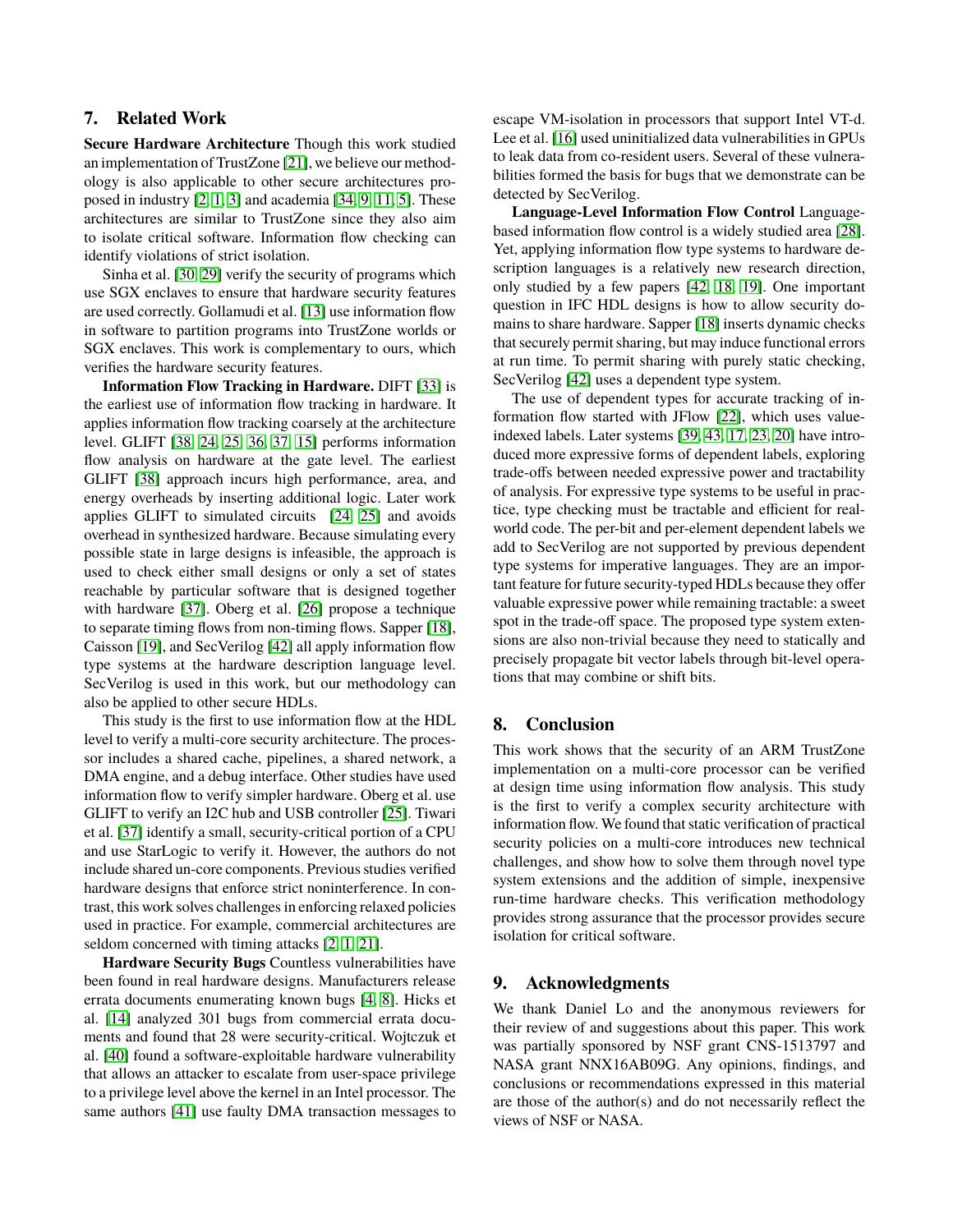## **References**

- <span id="page-12-2"></span>[1] Rick Boivie. SecureBlue++: CPU Support for Secure Execution. [http://researcher.watson.ibm.com/researcher/](http://researcher.watson.ibm.com/researcher/view_group.php?id=7253) [view\\_group.php?id=7253](http://researcher.watson.ibm.com/researcher/view_group.php?id=7253), 2012.
- <span id="page-12-1"></span>[2] Intel Corporation. Intel Software Guard Extensions Programming Reference, 2014.
- <span id="page-12-11"></span>[3] Intel Corporation. Intel Trusted Execution Technology Software Development Guide, 2015.
- <span id="page-12-22"></span>[4] Intel Corporation. Intel Xeon Processor E7-8800/4800/2800 Product Families: Specification Update, 2015.
- <span id="page-12-14"></span>[5] Victor Costan, Ilia Lebedev, and Srinivas Devadas. Sanctum: Minimal Hardware Extensions for Strong Software Isolation. In *USENIX Security Symposium*, 2016.
- <span id="page-12-7"></span>[6] Leonardo De Moura and Nikolaj Bjørner. Z3: An Efficient SMT Solver. In *International Conferance on Tools and Algorithms for the Construction and Analysis of Systems (TCAS)*, 2008.
- <span id="page-12-6"></span>[7] Dorothy E. Denning. A Lattice Model of Secure Information Flow. In *Communications of the ACM*, 1976.
- <span id="page-12-23"></span>[8] Advanced Micro Devices. Revision Guide for AMD Athlon 64 and AMD Opteron Processors, 2005.
- <span id="page-12-12"></span>[9] Dmitry Evtyushkin, Jesse Elwell, Meltem Ozsoy, Dmitry Ponomarev, Nael Abu Ghazaleh, and Ryan Riley. Iso-X: A Flexible Architecture for Hardware-Managed Isolated Execution. In *International Symposium on Microarchitecture (MICRO)*, 2014.
- <span id="page-12-10"></span>[10] Andrew Ferraiuolo, Rui Xi, Danfeng Zhang, Andrew C. Myers, and G. Edward Suh. Lightweight Verification of Secure Hardware Isolation Through Static Information Flow Analysis (Technical Report). Technical Report [http://hdl.handle.](http://hdl.handle.net/1813/45898) [net/1813/45898](http://hdl.handle.net/1813/45898), Cornell University, 2017.
- <span id="page-12-13"></span>[11] Christopher W. Fletcher, Marten van Dijk, and Srinivas Devadas. A Secure Processor Architecture for Encrypted Computation on Untrusted Programs. In *ACM Workshop on Scalable Trusted Computing (STC)*, 2012.
- <span id="page-12-8"></span>[12] J.A. Goguen and J. Meseguer. Security Policies and Security Models. In *IEEE Symposium on Security and Privacy*, 1982.
- <span id="page-12-17"></span>[13] Anitha Gollamudi and Stephen Chong. Automatic Enforcement of Expressive Security Policies Using Enclaves. In *International Conference on Object-Oriented Programming, Systems, Language & Applications (OOPSLA)*, 2016.
- <span id="page-12-3"></span>[14] Matthew Hicks, Cynthia Sturton, Samuel T. King, and Jonathan M. Smith. SPECS: A Lightweight Runtime Mechanism for Protecting Software from Security-Critical Processor Bugs. In *International Conference on Architectural Support for Programming Languages and Operating Systems (ASPLOS)*, 2015.
- <span id="page-12-20"></span>[15] Wei Hu, Dejun Mu, Jason Oberg, Baolei Mao, Mohit Tiwari, Timothy Sherwood, and Ryan Kastner. Gate-level information flow tracking for security lattices. In *ACM Transactions on Design Automation and Electronic Systems (DAES)*, 2014.
- <span id="page-12-24"></span>[16] Sangho Lee, Youngsok Kim, Jangwoo Kim, and Jong Kim. Stealing Webpages Rendered on Your Browser by Exploiting GPU Vulnerabilities. In *IEEE Symposium on Security and Privacy*, 2014.
- <span id="page-12-27"></span>[17] Peng Li and Steve Zdancewic. Downgrading Policies and Relaxed Noninterference. In *Symposium on Principles of Programming Languages (POPL)*, 2005.
- <span id="page-12-5"></span>[18] Xun Li, Vineeth Kashyap, Jason K. Oberg, Mohit Tiwari, Vasanth Ram Rajarathinam, Ryan Kastner, Timothy Sherwood, Ben Hardekopf, and Frederic T. Chong. Sapper: A Language for Hardware-level Security Policy Enforcement. In *International Conference on Architectural Support for Programming Languages and Operating Systems (ASPLOS)*, 2014.
- <span id="page-12-4"></span>[19] Xun Li, Mohit Tiwari, Jason K. Oberg, Vineeth Kashyap, Frederic T. Chong, Timothy Sherwood, and Ben Hardekopf. Caisson: A Hardware Description Language for Secure Information Flow. In *Conference on Programming Language Design and Implementation (PLDI)*, 2011.
- <span id="page-12-29"></span>[20] Luísa Lourenço and Luís Caires. Dependent information flow types. In *Symposium on Principles of Programming Languages (POPL)*, 2015.
- <span id="page-12-0"></span>[21] ARM Ltd. ARM Security Technology: Building a Secure System using TrustZone Technology, 2009.
- <span id="page-12-26"></span>[22] Andrew C. Myers. JFlow: Practical Mostly-static Information Flow Control. In *Symposium on Principles of Programming Languages (POPL)*, 1999.
- <span id="page-12-28"></span>[23] Aleksandar Nanevski, Anindya Banerjee, and Deepak Garg. Verification of information flow and access control policies with dependent types. In *Symposium on Principles of Programming Languages (SSP)*, 2011.
- <span id="page-12-18"></span>[24] Jason Oberg, Wei Hu, Ali Irturk, Mohit Tiwari, Timothy Sherwood, and Ryan Kastner. Theoretical Analysis of Gate Level Information Flow Tracking. In *Design Automation Conference (DAC)*, 2010.
- <span id="page-12-19"></span>[25] Jason Oberg, Wei Hu, Ali Irturk, Mohit Tiwari, Timothy Sherwood, and Ryan Kastner. Information Flow Isolation in I2C and USB. In *Design Automation Conference (DAC)*, 2011.
- <span id="page-12-21"></span>[26] Jason Oberg, Sarah Meiklejohn, Timothy Sherwood, and Ryan Kastner. A practical testing framework for isolating hardware timing channels. In *Conference on Design Automation and Test in Europe (DATE)*, 2013.
- <span id="page-12-9"></span>[27] Andrei Sabelfeld and Andrew C. Myers. A Model for Delimited Information Release. In *IEEE Symposium on Security and Privacy*, 2004.
- <span id="page-12-25"></span>[28] Andrei Sabelfeld and Andrew C. Myers. Language-based Information-flow Security. *IEEE Journal on Selected Areas in Communications*, 2006.
- <span id="page-12-16"></span>[29] Rohit Sinha, Manuel Costa, Akash Lal, Nuno Lopes, Sanjit Seshia, Sriram Rajamani, and Kapil Vaswani. A Design and Verification Methodology for Secure Isolated Regions. In *Conference on Programming Language Design and Implementation (PLDI)*, 2016.
- <span id="page-12-15"></span>[30] Rohit Sinha, Sriram Rajamani, Sanjit Seshia, and Kapil Vaswani. Moat: Verifying confidentiality of enclave programs. In *ACM Conference on Computer and Communications Security (CCS)*, 2015.